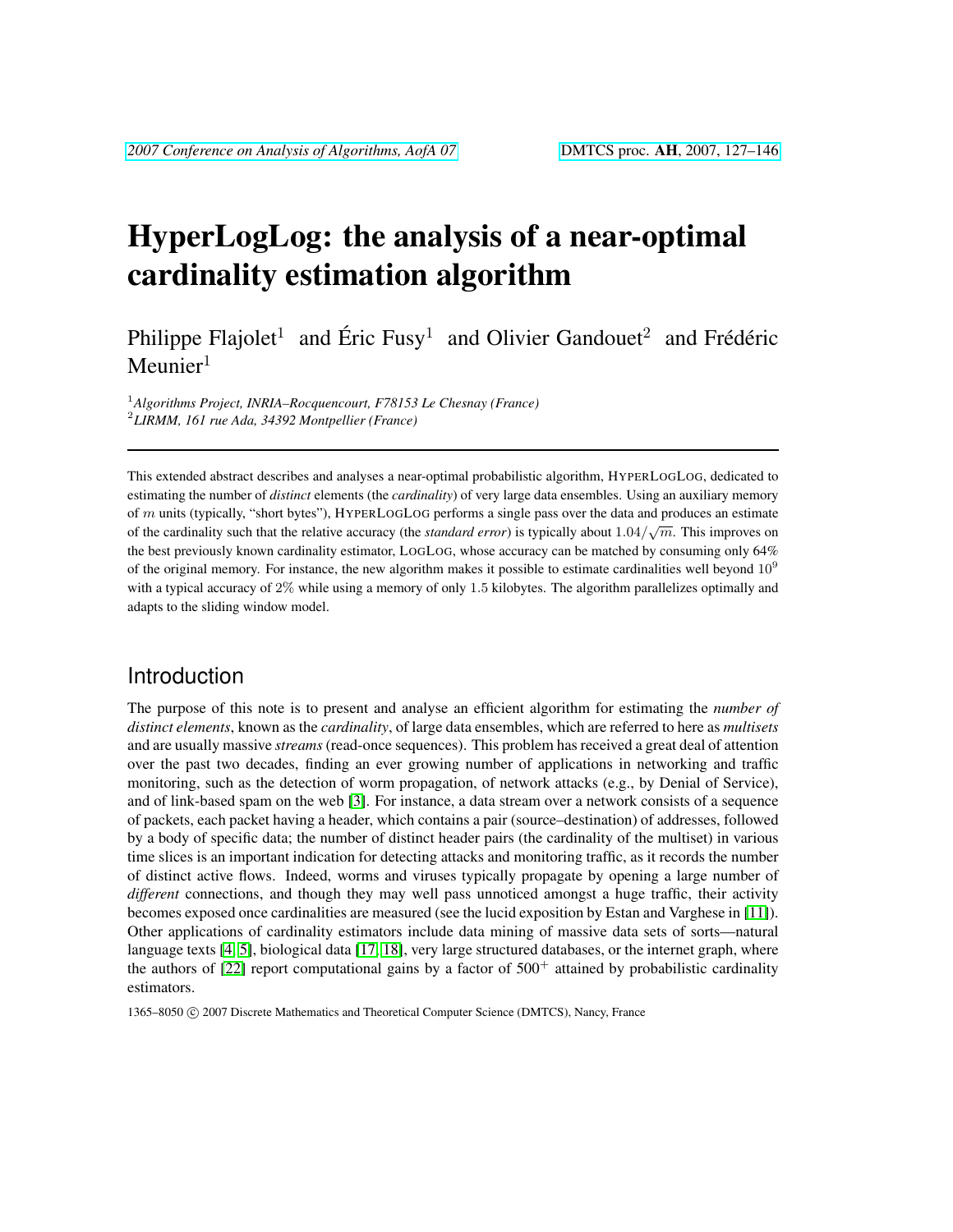Clearly, the cardinality of a multiset can be exactly determined with a storage complexity essentially proportional to its number of elements. However, in most applications, the multiset to be treated is far too large to be kept in core memory. A crucial idea is then to relax the constraint of computing the value  $n$  of the cardinality *exactly*, and to develop probabilistic algorithms dedicated to *estimating* n *approximately*. (In many practical applications, a tolerance of a few percents on the result is acceptable.) A whole range of algorithms have been developed that only require a sublinear memory [\[2,](#page-16-1) [6,](#page-17-5) [10,](#page-17-6) [11,](#page-17-0) [15,](#page-17-7) [16\]](#page-17-8), or, at worst a linear memory, but with a small implied constant [\[24\]](#page-18-1).

All known efficient cardinality estimators rely on randomization, which is ensured by the use of *hash* functions. The elements to be counted belonging to a certain data domain D, we assume given a *hash function*,  $h : \mathcal{D} \to \{0,1\}^{\infty}$ ; that is, we assimilate hashed values to infinite binary strings of  $\{0,1\}^{\infty}$ , or equivalently to real numbers of the unit interval. (In practice, hashing on 32 bits will suffice to estimate cardinalities in excess of  $10^9$ ; see Section [4](#page-12-0) for a discussion.) We postulate that the hash function has been designed in such a way that the hashed values closely resemble a uniform model of randomness, namely, bits of hashed values are assumed to be independent and to have each probability  $\frac{1}{2}$  of occurring practical methods are known [\[20\]](#page-17-9), which vindicate this assumption, based on cyclic redundancy codes (CRC), modular arithmetics, or a simplified cryptographic use of boolean algebra (e.g., sha1).

The best known cardinality estimators rely on making suitable, concise enough, observations on the hashed values  $h(\mathcal{M})$  of the input multiset  $\mathcal{M}$ , then inferring a plausible estimate of the unknown cardinality n. Define an *observable* of a multiset  $S \equiv h(\mathcal{M})$  of  $\{0,1\}^{\infty}$  strings (or, equivalently, of real [0, 1] numbers) to be a function that only depends on the *set* underlying S, that is, a quantity independent of replications. Then two broad categories of cardinality observables have been studied.

- *Bit-pattern observables*: these are based on certain patterns of bits occurring at the beginning of the (binary) S-values. For instance, observing in the stream  $S$  at the beginning of a string a bitpattern  $0^{p-1}$ 1 is more or less a likely indication that the cardinality n of S is at least  $2^p$ . The algorithms known as *Probabilistic Counting*, due to Flajolet-Martin [\[15\]](#page-17-7), together with the more recent LOGLOG of Durand-Flajolet [\[10\]](#page-17-6) belong to this category.
- *Order statistics observables*: these are based on order statistics, like the smallest (real) values, that appear in S. For instance, if  $X = min(S)$ , we may legitimately hope that n is roughly of the order of  $1/X$ , since, as regards expectations, one has  $\mathbb{E}(X) = 1/(n+1)$ . The algorithms of Bar-Yossef *et al.* [\[2\]](#page-16-1) and Giroire's MINCOUNT [\[16,](#page-17-8) [18\]](#page-17-4) are of this type.

The observables just described can be maintained with just one or a few registers. However, as such, they only provide a rough indication of the sought cardinality n, via  $\log_2 n$  or  $1/n$ . One difficulty is due to a rather high variability, so that one observation, corresponding to the maintenance of a *single* variable, cannot suffice to obtain accurate predictions. An immediate idea is then to perform several experiments in parallel: if each of a collection of m random variables has standard deviation  $\sigma$ , then their arithmetic m parametering a concerned of *m* random variables has standard deviation  $\sigma$ , then their arithmetic mean has standard deviation  $\sigma/\sqrt{m}$ , which can be made as small as we please by increasing m. That simplistic strategy has however two major drawbacks: it is costly in terms of computation time (we would need to compute  $m$  hashed values per element scanned), and, worse, it would necessitate a large set of independent hashing functions, for which no construction is known [\[1\]](#page-16-2).

The solution introduced in [\[15\]](#page-17-7) under the name of *stochastic averaging*, consists in *emulating* the effect of m experiments with a *single hash function*. Roughly speaking, we divide the input stream  $h(\mathcal{M})$  into m substreams, corresponding to a partition of the unit interval of hashed values into  $[0, \frac{1}{m}],$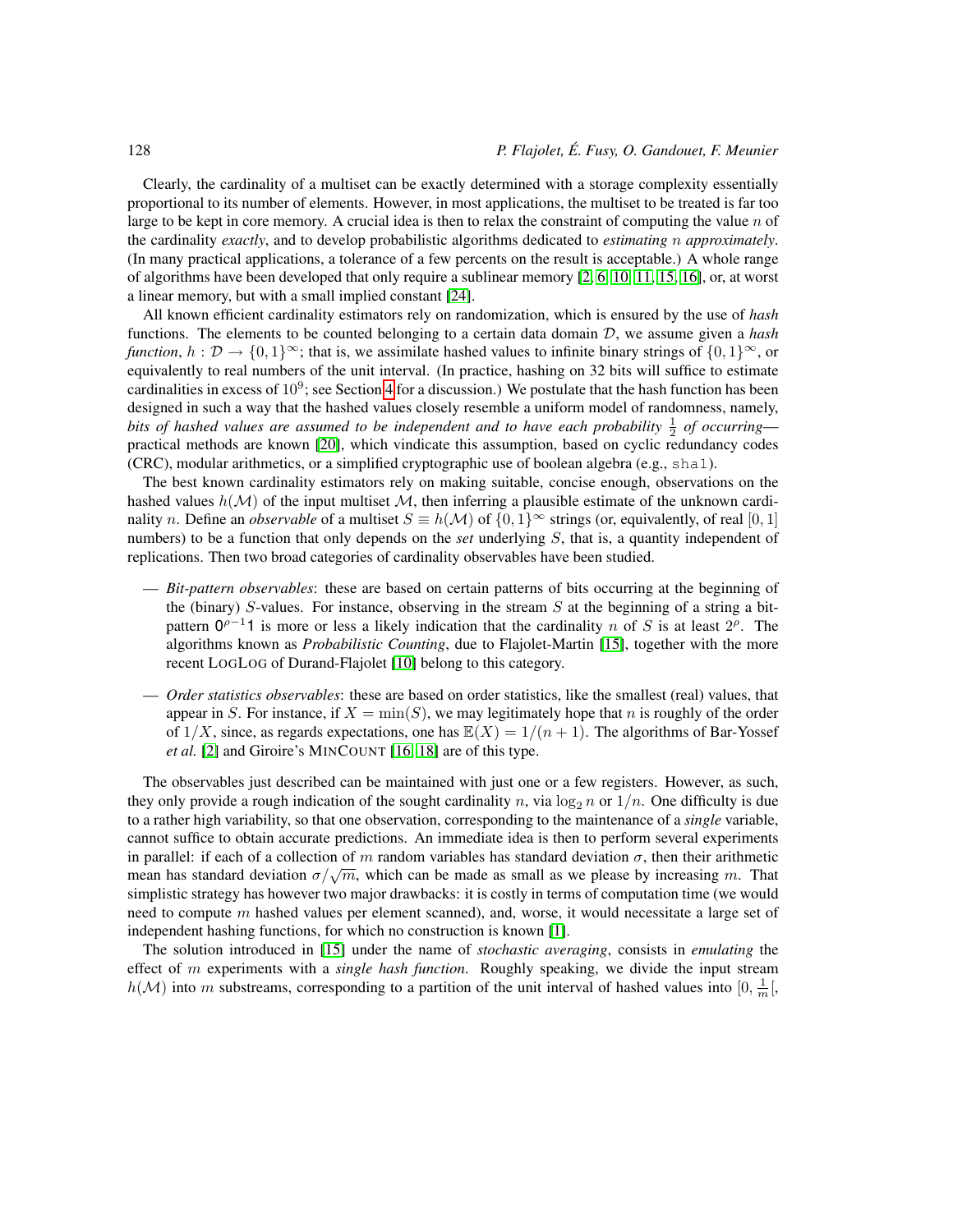*HyperLogLog: analysis of a near-optimal cardinality algorithm* 129

| Algorithm                   | Cost            | ( <i>units</i> )               | Accuracy        |
|-----------------------------|-----------------|--------------------------------|-----------------|
| Hit Counting [24]           | $\frac{1}{10}N$ | <b>bits</b>                    | $\approx 2\%$   |
| Adaptive Sampling [12]      | m               | words ( $\approx$ 32 bits)     | $1.20/\sqrt{m}$ |
| Probabilistic Counting [15] | m               | words $(\leq 32 \text{ bits})$ | $0.78/\sqrt{m}$ |
| MINCOUNT [2, 6, 16, 18]     | m               | words $(\leq 32 \text{ bits})$ | $1.00/\sqrt{m}$ |
| LogLog [10]                 | m               | bytes $(\leq 5$ bits)          | $1.30/\sqrt{m}$ |
| <b>HYPERLOGLOG</b>          | $m_{\rm c}$     | bytes $(\leq 5$ bits)          | $1.04/\sqrt{m}$ |
|                             |                 |                                |                 |

<span id="page-2-0"></span>**Fig. 1:** A comparison of major cardinality estimators for cardinalities  $\leq N$ : (i) algorithms; (ii) memory complexity and units (for  $N \leq 10^9$ ); (*iii*) relative accuracy.

 $[\frac{1}{m}, \frac{2}{m}], \ldots, [\frac{m-1}{m}, 1]$ . Then, one maintains the m observables  $O_1, \ldots, O_m$  corresponding to each of the m substreams. A suitable average of the  $\{O_j\}$  is then expected to produce an estimate of cardinalities whose quality should improve, due to averaging effects, in proportion to  $1/\sqrt{m}$ , as m increases. The benefit of this approach is that it requires only a *constant number* of elementary operations per element of the multiset  $M$  (as opposed to a quantity proportional to  $m$ ), while only *one hash function* is now needed.

The performances of several algorithms are compared in Figure [1;](#page-2-0) see also [\[13\]](#page-17-11) for a review. HYPER-LOGLOG, described in detail in the next section, is based on the same observable as LOGLOG, namely the largest  $\rho$  value obtained, where  $\rho(x)$  is the position of the leftmost 1-bit in binary string x. Stochastic averaging in the sense above is employed. However, our algorithm differs from standard LOGLOG by its evaluation function: its is based on *harmonic means*, while the standard algorithm uses what amounts to a geometric mean<sup>[1](#page-2-1)</sup>. The idea of using harmonic means originally drew its inspiration from an insightful note of Chassaing and Gérin [\[6\]](#page-17-5): such means have the effect of taming probability distributions with slow-decaying right tails, and here they operate as a variance reduction device, thereby appreciably in-creasing the quality of estimates. Theorem [1](#page-4-0) below summarizes our main conclusions to the effect that the relative accuracy (technically, the *standard error*) of HYPERLOGLOG is numerically close to  $\beta_{\infty}/\sqrt{m}$ , where  $\beta_{\infty} = \sqrt{3 \log 2 - 1} = 1.03896$ . The algorithm needs to maintain a collection of registers, each of which is at most  $\log_2 \log_2 N + O(1)$  bits, when cardinalities  $\leq N$  need to be estimated. In particular, HYPERLOGLOG achieves an accuracy matching that of standard LOGLOG by consuming only 64% of the corresponding memory. As a consequence, using  $m = 2048$ , hashing on 32 bits, and short bytes of 5 bit length each: *cardinalities till values over*  $N = 10<sup>9</sup>$  *can be estimated with a typical accuracy of* 2% *using 1.5kB (kilobyte) of storage.*

The proofs base themselves in part on techniques that are now standard in analysis of algorithms, like poissonization, Mellin transforms, and saddle-point depoissonization. Some nonstandard problems however present themselves due to the special nonlinear character of harmonic means, so that several ingredients of the analysis are not completely routine.

# 1 The HYPERLOGLOG algorithm

The HYPERLOGLOG algorithm is fully specified in Figure [2,](#page-3-0) the corresponding program being discussed later, in Section [4.](#page-12-0) The input is a *multiset* M of data items, that is, a stream whose elements are read sequentially. The output is an estimate of the *cardinality*, defined as the number of distinct elements

<span id="page-2-1"></span><sup>&</sup>lt;sup>1</sup> The paper [\[10\]](#page-17-6) also introduces a variant called SUPERLOGLOG, which attempts to achieve variance reduction by censoring extreme data. It has however the disadvantage of not being readily amenable to analysis, as regards bias and standard error.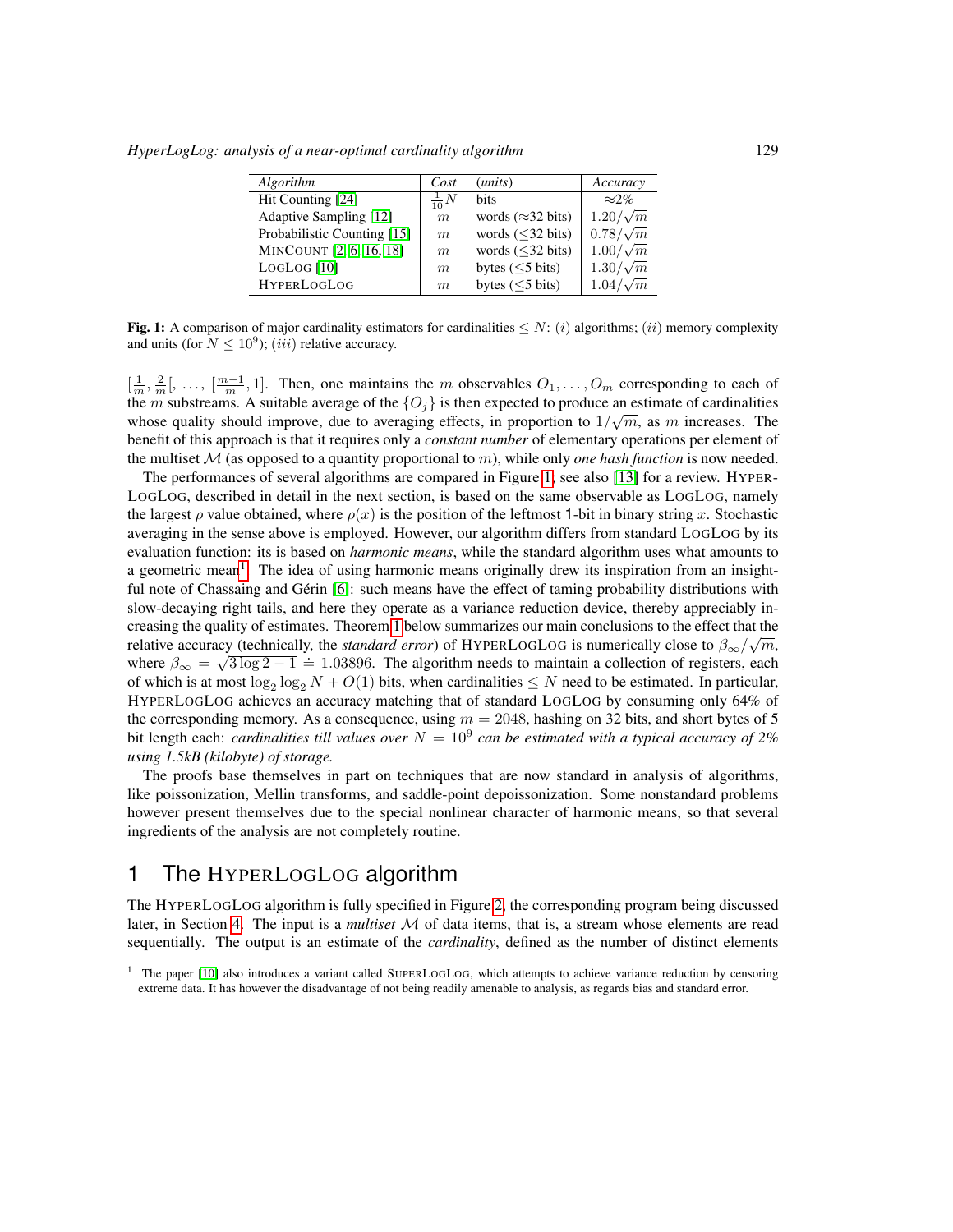*Let*  $h : \mathcal{D} \to [0, 1] \equiv \{0, 1\}^{\infty}$  *hash data from domain*  $\mathcal{D}$  *to the binary domain. Let*  $\rho(s)$ *, for*  $s \in \{0,1\}^{\infty}$ *, be the position of the leftmost 1-bit*  $(\rho(0001 \cdots) = 4)$ *.* Algorithm HYPERLOGLOG (input  $M$  : multiset of items from domain  $D$ ). **assume**  $m = 2^b$  with  $b \in \mathbb{Z}_{>0}$ ; **initialize** a collection of m registers,  $M[1], \ldots, M[m]$ , to  $-\infty$ ; for  $v \in \mathcal{M}$  do set  $x := h(v)$ ; set  $j = 1 + \langle x_1x_2 \cdots x_b \rangle_2$ ; {*the binary address determined by the first b bits of* x} set  $w := x_{b+1}x_{b+2} \cdots$ ; set  $M[j] := \max(M[j], \rho(w));$ compute  $Z :=$  $j=1$  $2^{-M[j]}$ <sup>-1</sup> ; {*the "indicator" function*} **return**  $E := \alpha_m m^2 Z$  with  $\alpha_m$  as given by Equation [\(3\)](#page-3-1).

Fig. 2: The HYPERLOGLOG Algorithm.

<span id="page-3-0"></span>in  $M$ . A suitable hash function h has been fixed. The algorithm relies on a specific bit-pattern observable in conjunction with stochastic averaging. Given a string  $s \in \{0,1\}^{\infty}$ , let  $\rho(s)$  represent the position of the leftmost 1 (equivalently one plus the length of the initial run of 0's). The stream  $M$  is split into substreams  $M_1, \ldots, M_m$ , based on the first b bits of hashed values<sup>[2](#page-3-2)</sup> of items, where  $m = 2^b$ , and each substream is processed independently. For  $\mathcal{N} \equiv \mathcal{M}_i$  such a substream (regarded as composed of hashed values stripped of their initial  $b$  bits), the corresponding observable is then

$$
Max(\mathcal{N}) := \max_{x \in \mathcal{N}} \rho(x),\tag{1}
$$

<span id="page-3-3"></span>with the convention that  $Max(\emptyset) = -\infty$ . The algorithm gathers on the fly (in registers  $M[j]$ ) the values  $M^{(j)}$  of  $\text{Max}(\mathcal{M}_j)$  for  $j = 1, ..., m$ . Once all the elements have been scanned, the algorithm computes the *indicator*,

<span id="page-3-1"></span>
$$
Z := \left(\sum_{j=1}^{m} 2^{-M^{(j)}}\right)^{-1}.
$$
 (2)

It then returns a normalized version of the harmonic mean of the  $2^{M^{(j)}}$  in the form,

$$
E := \frac{\alpha_m m^2}{\sum_{j=1}^m 2^{-M^{(j)}}}, \quad \text{with} \quad \alpha_m := \left( m \int_0^\infty \left( \log_2 \left( \frac{2+u}{1+u} \right) \right)^m du \right)^{-1}.
$$
 (3)

Here is the intuition underlying the algorithm. Let  $n$  be the unknown cardinality of  $M$ . Each substream will comprise approximately  $n/m$  elements. Then, its Max-parameter should be close to  $\log_2(n/m)$ . The harmonic mean ( $mZ$  in our notations) of the quantities  $2^{Max}$  is then likely to be of the order of  $n/m$ . Thus,  $m^2 Z$  should be of the order of n. The constant  $\alpha_m$ , provided by our subsequent analysis, is finally introduced so as to correct a systematic multiplicative bias present in  $m^2Z$ .

Our main statement, Theorem [1](#page-4-0) below, deals with the situation of *ideal multisets*:

<span id="page-3-2"></span><sup>&</sup>lt;sup>2</sup> The algorithm can be adapted to cope with any integral value of  $m \geq 3$ , at the expense of a few additional arithmetic operations.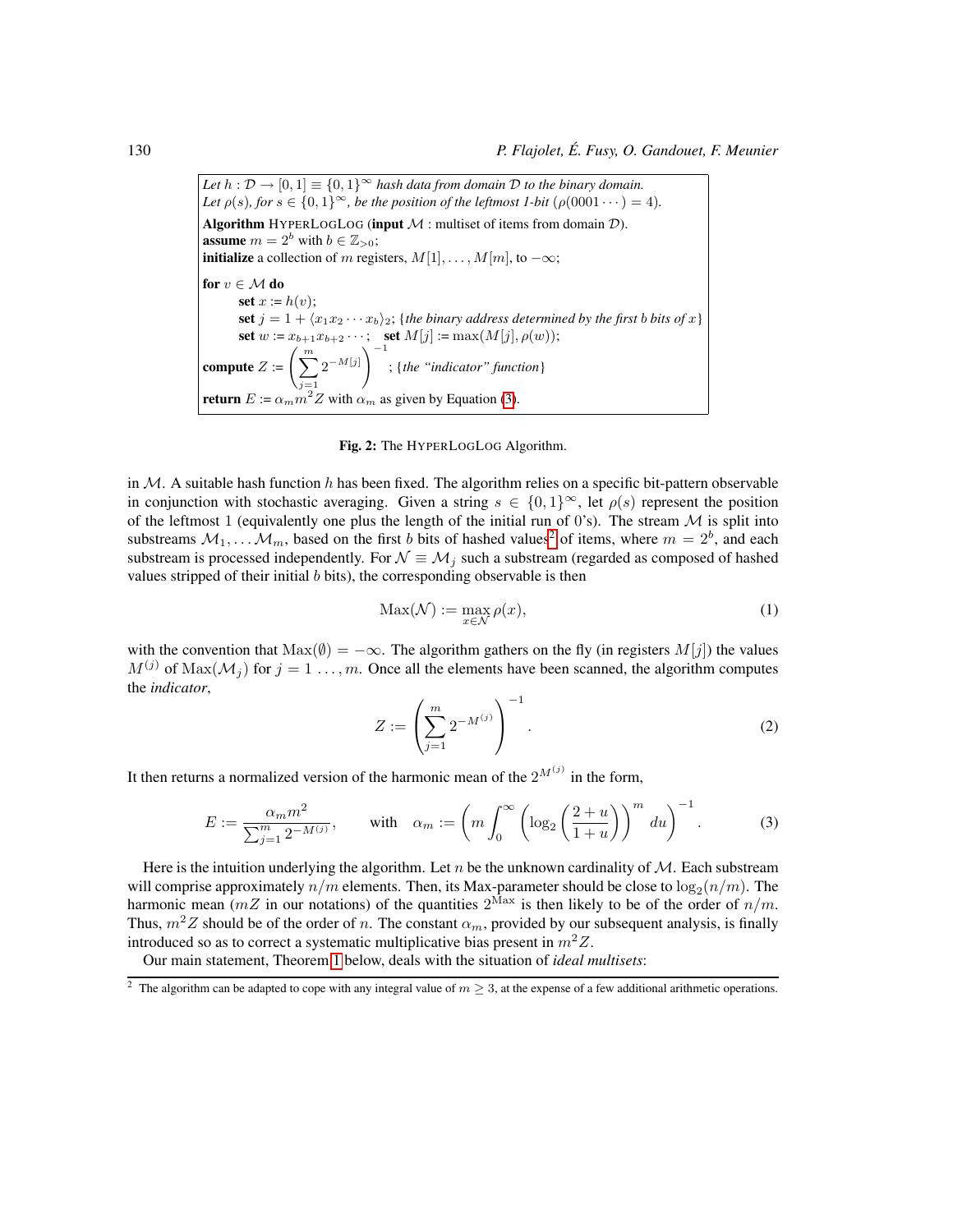Definition 1 *An* ideal multiset *of cardinality* n *is a sequence obtained by arbitrary replications and permutations applied to* n *uniform identically distributed random variables over the real interval* [0, 1]*.*

In the analytical part of our paper (Sections [2](#page-4-1) and [3\)](#page-11-0), we postulate that the collection of hashed values  $h(\mathcal{M})$ , which the algorithm processes constitutes an ideal multiset. This assumption is a natural way to model the outcome of well designed hash functions. Note that the number of distinct elements of such an ideal multiset equals n with probability 1. We henceforth let  $\mathbb{E}_n$  and  $\mathbb{V}_n$  be the expectation and variance operators under this model.

<span id="page-4-0"></span>Theorem 1 *Let the algorithm* HYPERLOGLOG *of Figure [2](#page-3-0) be applied to an ideal multiset of (unknown) cardinality n, using*  $m \geq 3$  *registers, and let*  $E$  *be the resulting cardinality estimate.* 

(i) *The estimate* E *is* asymptotically almost unbiased *in the sense that*

$$
\frac{1}{n}\mathbb{E}_n(E)\underset{n\to\infty}{=}1+\delta_1(n)+o(1),\text{ where }|\delta_1(n)|<5\cdot10^{-5}\text{ as soon as }m\geq16.
$$

(*ii*) *The* standard error *defined as*  $\frac{1}{n}\sqrt{\mathbb{V}_n(E)}$  *satisfies as*  $n \to \infty$ *,* 

$$
\frac{1}{n}\sqrt{\mathbb{V}_n(E)}\underset{n\to\infty}{=}\frac{\beta_m}{\sqrt{m}}+\delta_2(n)+o(1),\text{ where }|\delta_2(n)|<5\cdot10^{-4}\text{ as soon as }m\geq16,
$$

*the constants*  $\beta_m$  *being bounded, with*  $\beta_{16} \doteq 1.106$ ,  $\beta_{32} \doteq 1.070$ ,  $\beta_{64} \doteq 1.054$ ,  $\beta_{128} \doteq 1.046$ , and  $\beta_{\infty} =$  $\sqrt{3 \log(2) - 1} \approx 1.03896.$ 

The standard error measures in relative terms the typical error to be observed (in a mean quadratic sense). The functions  $\delta_1(n), \delta_2(n)$  represent oscillating functions of a tiny amplitude, which are computable, and whose effect could in theory be at least partly compensated—they can anyhow be safely neglected for all practical purposes.

*Plan of the paper.* The bulk of the paper is devoted to the proof of Theorem [1.](#page-4-0) We determine the asymptotic behaviour of  $\mathbb{E}_n(Z)$  and  $\mathbb{V}_n(Z)$ , where Z is the indicator  $1/\sum 2^{-M^{(j)}}$ . The value of  $\alpha_m$  in Equation [\(3\)](#page-3-1), which makes  $E$  an asymptotically almost unbiased estimator, is derived from this analysis, as is the value of the standard error. The mean value analysis forms the subject of Section [2.](#page-4-1) In fact, the exact expression of  $\mathbb{E}_n(Z)$  being hard to manage, we first "poissonize" the problem and examine  $\mathbb{E}_{\mathcal{P}(\lambda)}(Z)$ , which represents the expected value of the indicator Z when the total number of elements is not fixed, but rather obeys a Poisson law of parameter  $\lambda$ . We then prove that, asymptotically, the behaviours of  $\mathbb{E}_n(Z)$  and  $\mathbb{E}_{\mathcal{P}(\lambda)}(Z)$  are close, when one chooses  $\lambda := n$ : this is the depoissonization step. The variance analysis of the indicator Z, hence of the standard error, is sketched in Section [3](#page-11-0) and is entirely parallel to the mean value analysis. Finally, Section [4](#page-12-0) examines how to implement the HYPERLOGLOG algorithm in real-life contexts, presents simulations, and discusses optimality issues.

# <span id="page-4-1"></span>2 Mean value analysis

Our starting point is the random variable Z (the "indicator") defined in [\(2\)](#page-3-3). We recall that  $\mathbb{E}_n$  refers to expectations under the ideal multiset model, when the (unknown) cardinality  $n$  is fixed. The analysis starts from the exact expression of  $\mathbb{E}_n(Z)$  in Proposition [1,](#page-5-0) continues with an asymptotic analysis of the corresponding Poisson expectation summarized by Proposition [2,](#page-5-1) and concludes with the depoissonization argument of Proposition [3.](#page-9-0)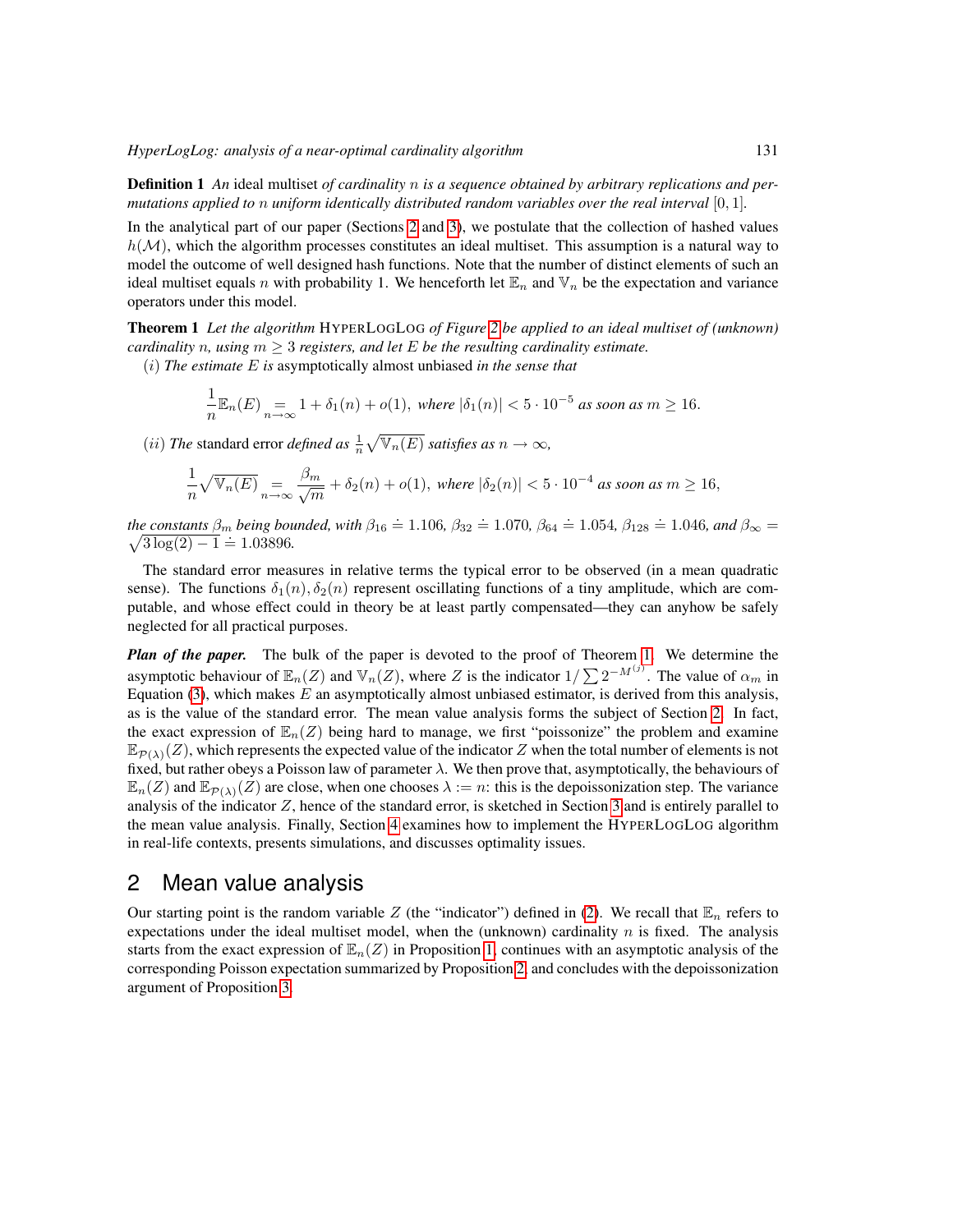## *2.1 Exact expressions*

Let N be an ideal multiset of cardinality  $\nu$ . The quantity Max(N) =  $\max_{x \in \mathcal{N}} \rho(x)$  is the maximum of  $\nu$ independent random variables, namely, the values  $\rho(x)$ . Each random variable, call it Y, is geometrically distributed according to  $\mathbb{P}(Y \ge k) = 2^{1-k}$ , for  $k \ge 1$ . Thus, the maximum M of  $\nu$  such random variables satisfies  $\mathbb{P}(M = k) = (1 - \frac{1}{2^k})^{\nu} - (1 - \frac{1}{2^{k-1}})^{\nu}$ , for  $\nu \geq 1$ . Let now an ideal multiset of *fixed* cardinality n be split into m "submultisets" of respective (random) cardinalities  $N^{(1)}, \ldots, N^{(m)}$ . The joint law of the  $N^{(j)}$  is a multinomial. The combination of the previous two observations then provides:

<span id="page-5-2"></span>Proposition 1 *The expectation of the indicator* Z *resulting from an ideal multiset of* fixed *cardinality* n *satisfies*

$$
\mathbb{E}_n(Z) = \sum_{k_1,\dots,k_m \ge 1} \frac{1}{\sum_{j=1}^m 2^{-k_j}} \sum_{n_1+\dots+n_m = n} \binom{n}{n_1,\dots,n_m} \frac{1}{m^n} \prod_{j=1}^m \gamma_{n_j,k_j}, \quad \text{where } \gamma_{\nu,k} = (1 - \frac{1}{2^k})^{\nu} - (1 - \frac{1}{2^{k-1}})^{\nu}, \tag{4}
$$

*for*  $\nu, k \geq 1$  *and*  $\gamma_{0,k} = 0$ *.* 

Note that, under the convention that registers  $M^{(j)}$  are initialized to  $-\infty$ , we have  $Z = 0$  as soon as *any* of the registers has remained untouched—this explains the fact that summation in [\(4\)](#page-5-2) only needs to be taken over register values  $k_j \geq 1$ .

The rather formidable looking expression of [\(4\)](#page-5-2) is to be analysed. For this purpose, we introduce the Poisson model, where an ideal multiset is produced with a *random* size N distributed according to a Poisson law of parameter  $\lambda$ :  $\mathbb{P}(N = n) = e^{-\lambda} \lambda^n/n!$ . Then, as shown by a simple calculation, we have: *Under the Poisson model of rate* λ*, the expectation of the indicator* Z *satisfies,*

$$
\mathbb{E}_{\mathcal{P}(\lambda)}(Z) = \sum_{k_1, ..., k_m \ge 1} \frac{1}{\sum_{j=1}^m 2^{-k_j}} \prod_{j=1}^m g\left(\frac{\lambda}{m 2^{k_j}}\right), \text{ where } g(x) = e^{-x} - e^{-2x}.
$$
 (5)

The verification is based on the relation,

<span id="page-5-3"></span><span id="page-5-0"></span>
$$
\mathbb{E}_{\mathcal{P}(\lambda)}(Z) = \sum_{n \geq 0} \mathbb{E}_n(Z) e^{-\lambda} \frac{\lambda^n}{n!},
$$

and series rearrangements. (Equivalently, independence properties of Poisson flows may be used.)

#### <span id="page-5-4"></span>*2.2 Asymptotic analysis under the Poisson model*

The purpose of this subsection is to determine the asymptotic behaviour of the Poisson expectation,  $\mathbb{E}_{\mathcal{P}(\lambda)}(Z)$ , as given by Equation [\(5\)](#page-5-3). Our main result in this subsection is summarized in the following proposition:

<span id="page-5-1"></span>**Proposition 2** *With*  $\alpha_m$  *as in* [\(3\)](#page-3-1)*, the Poisson expectation*  $\mathbb{E}_{\mathcal{P}(\lambda)}(Z)$  *satisfies* 

$$
\mathbb{E}_{\mathcal{P}(\lambda)}(Z) = \frac{\lambda}{\lambda - \infty} \frac{1}{m} \left( \frac{1}{m\alpha_m} + \epsilon_m \left( \frac{\lambda}{m} \right) + o(1) \right), \quad \text{where } |\epsilon_m(t)| < 5 \cdot 10^{-5} / m \text{ as soon as } m \ge 16. \tag{6}
$$

The proof of Proposition [2](#page-5-1) consists of three steps:  $(i)$  the Poisson expectation is first expressed in integral form (Equation [\(9\)](#page-6-0));  $(ii)$  the integrand is next analysed by means of the Mellin transform (Lemma [1\)](#page-6-1);  $(iii)$  the outcome of the local Mellin analysis is finally used to estimate the Poisson expectation.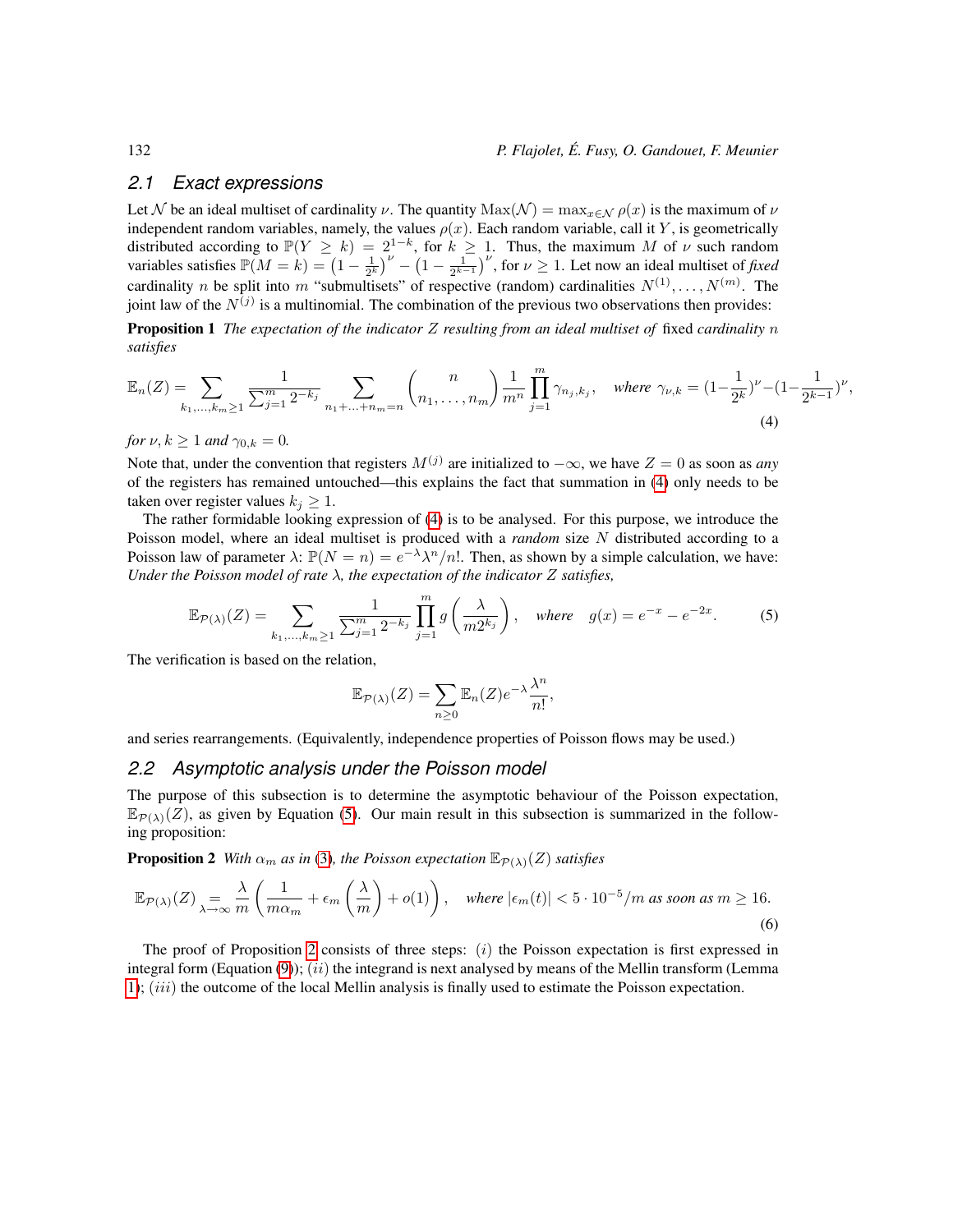*The integral representation.* The asymptotic analysis of the Poisson expectation departs from the usual paradigm of analysis exemplified by [\[10,](#page-17-6) [14,](#page-17-12) [23\]](#page-18-2) because of the coupling introduced by the harmonic mean, namely, the factor  $(\sum 2^{-k_j})^{-1}$ . This is remedied by a use of the simple identity

$$
\frac{1}{a} = \int_0^\infty e^{-at} dt,\tag{7}
$$

which then leads to a crucial separation of variables,

$$
\mathbb{E}_{\mathcal{P}(mx)}(Z) = \sum_{k_1,\dots,k_m \ge 1} \frac{1}{\sum_{j=1}^m 2^{-k_j}} \prod_{j=1}^m g\left(\frac{x}{2^{k_j}}\right)
$$
  
= 
$$
\sum_{k_1,\dots,k_m \ge 1} \int_0^\infty \prod_{j=1}^m g(2^{-k_j}x) e^{-t \sum_{j=1}^m 2^{-k_j}} dt = \int_0^\infty G(x,t)^m dt,
$$

where we have set

<span id="page-6-2"></span><span id="page-6-0"></span>
$$
G(x,t) := \sum_{k\geq 1} g\left(\frac{x}{2^k}\right) e^{-t/2^k}.
$$
\n
$$
(8)
$$

Then the further change of variables  $t = xu$  leads to the following useful form: *The Poisson expectation satisfies, with*  $G(x, t)$  *defined by* [\(8\)](#page-6-2):

$$
\mathbb{E}_{\mathcal{P}(x)}(Z) = H\left(\frac{x}{m}\right), \qquad \text{where} \quad H(x) := x \int_0^{+\infty} G(x, xu)^m \, du. \tag{9}
$$

*Analysis of the integrand.* Our goal is now to analyse the integral representation [\(9\)](#page-6-0) of Poisson averages. We make use of the Mellin transform, which to a function  $f(t)$  defined on  $\mathbb{R}_{>0}$ , associates the complex function

$$
f^{\star}(s) := \int_0^{+\infty} f(t)t^{s-1} dt.
$$
 (10)

One fundamental property is that *the transform of a harmonic sum,*  $F(x) = \sum_k \lambda_k f(\mu_k x)$ *, factorizes*, as  $F^*(s) = (\sum_k \lambda_k \mu_k^{-s}) f^*(s)$ . Another fundamental property (devolving from the inversion formula and a residue calculation) is that *the asymptotic behaviour of the original function,* f*, can be read off from the* singularities of its transform  $f^*$ ; see [\[14\]](#page-17-12) for a survey. We prove:

<span id="page-6-1"></span>**Lemma 1** *For each fixed*  $u > 0$ *, the function*  $x \mapsto G(x, xu)$  *has the following asymptotic behaviour as*  $x \rightarrow +\infty$ ,

$$
G(x, xu) = \begin{cases} f(u) (1 + O(x^{-1})) + u\epsilon(x, u) \text{ if } u \le 1 \\ f(u) (1 + 2\tilde{\epsilon}(x, u) + O(x^{-1})) \text{ if } u > 1. \end{cases}
$$
 (11)

 $where f(u) = log_2(\frac{2+u}{1+u})$ , the  $\mathcal O$  error terms are uniform in  $u > 0$ , and  $|\epsilon|, |\tilde{\epsilon}| \le \epsilon_0 \simeq 7 \cdot 10^{-6}$  for  $x \geq 0$ .

**Proof:** Write  $h_u(x) := G(x, xu)$ . This function is a harmonic sum,

$$
h_u(x) = \sum_{k=1}^{+\infty} g(2^{-k}x)e^{-2^{-k}xu} = \sum_{k=1}^{+\infty} q(x2^{-k}), \text{ with } q(x) := g(x)e^{-xu},
$$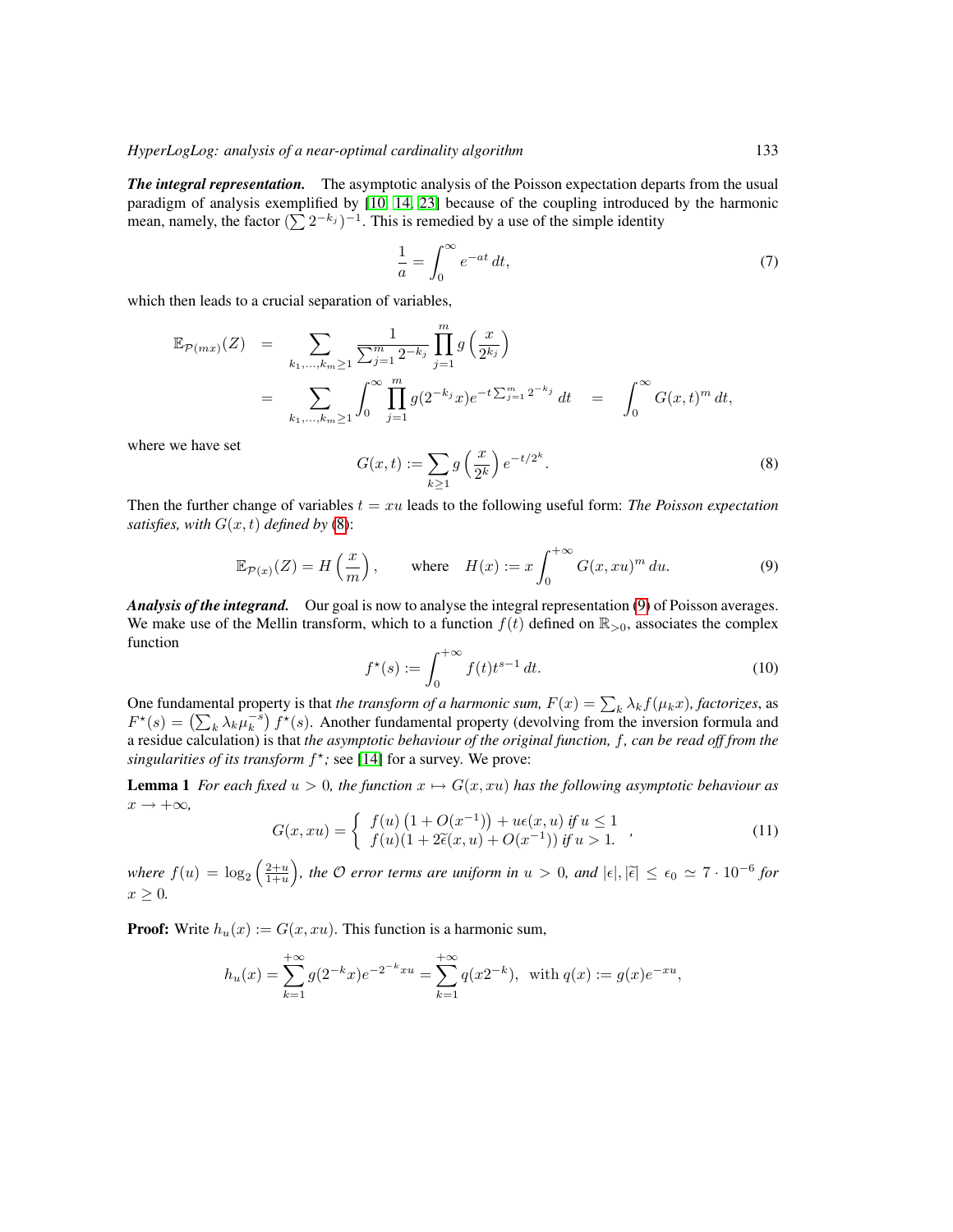so that its Mellin transform factorizes, in the fundamental strip  $\langle -1, 0 \rangle$ , as

$$
h_u^*(s) = \left(\sum_{k=1}^{+\infty} 2^{ks}\right) q^*(s) = \frac{2^s \Gamma(s)}{1 - 2^s} \left( (1 + u)^{-s} - (2 + u)^{-s} \right),\tag{12}
$$

where  $\Gamma(s)$  is the Euler Gamma function. The asymptotic behaviour of  $h_u(x)$  as  $x \to +\infty$  is then determined by the poles of  $h_u^*(s)$  that lie on the right of the fundamental strip. The poles of  $h_u^*(s)$  are at  $\mathbb{Z}_{\leq 0}$  (because of the  $\Gamma$  factor) and at the complex values  $\{\eta_k := 2ik\pi/\log(2), k \in \mathbb{Z}\}$ , where the denominator  $1 - 2<sup>s</sup>$  vanishes. The Mellin inversion formula,

<span id="page-7-0"></span>
$$
h_u(x) = \frac{1}{2i\pi} \int_{-1/2 - i\infty}^{-1/2 + i\infty} h_u^{\star}(s) x^{-s} ds,
$$

when combined with the residue theorem, implies

$$
h_u(x) = -\sum_{k \in \mathbb{Z}} \text{Res}(h_u^*(s)x^{-s}, \eta_k) + \frac{1}{2i\pi} \int_{1-i\infty}^{1+i\infty} h_u^*(s)x^{-s} ds.
$$
 (13)

Some care is to be exerted in estimations since *uniformity* with respect to the parameter u is required.

The residues are given by

$$
\begin{cases}\n\text{Res}\left(h_u^*(s)x^{-s},\eta_k\right) = \frac{1}{\log 2} x^{-\eta_k} \Gamma(\eta_k) \left((1+u)^{-\eta_k} - (2+u)^{-\eta_k}\right) \ (k \in \mathbb{Z}_{\neq 0}) \\
\text{Res}\left(h_u^*(s)x^{-s},0\right) = \frac{1}{\log 2} \log \left(\frac{2+u}{1+u}\right) \qquad (k=0).\n\end{cases}
$$

As regards their sum in [\(13\)](#page-7-0), we note the inequality, valid for  $\Re(s) \geq 0$ ,

$$
|(1+u)^{-s} - (2+u)^{-s}| = |e^{-s\log(1+u)} - e^{-s\log(2+u)}| \le |s| \left| \log\left(\frac{2+u}{1+u}\right) \right| \tag{14}
$$

(verified by writing the difference as the integral of its derivative, then bounding the derivative), and its companion, valid for  $s = \eta_k$  (to be used for u close to 0)

<span id="page-7-1"></span>
$$
\left| \left( (1+u)^{-s} - (2+u)^{-s} \right) \right| \le \frac{1}{2} |s| u,\tag{15}
$$

verified by the strict decrease of  $u \mapsto |(1+u)^{-s} - (2+u)^{-s}|/u$ . As a consequence, one obtains the two simultaneously valid bounds

$$
\left|\sum_{k\in\mathbb{Z}}\mathrm{Res}(h^\star_u(s)x^{-s},\eta_k)-\log_2\left(\frac{2+u}{1+u}\right)\right|\leq\left\{\begin{array}{l}\frac{\pi}{(\log2)^2}u\sum_{k\in\mathbb{Z},k\neq0}|k\Gamma(\eta_k)|\\\frac{2\pi}{(\log2)^2}\log\left(\frac{2+u}{1+u}\right)\sum_{k\in\mathbb{Z},k\neq0}|k\Gamma(\eta_k)|\,,\end{array}\right.
$$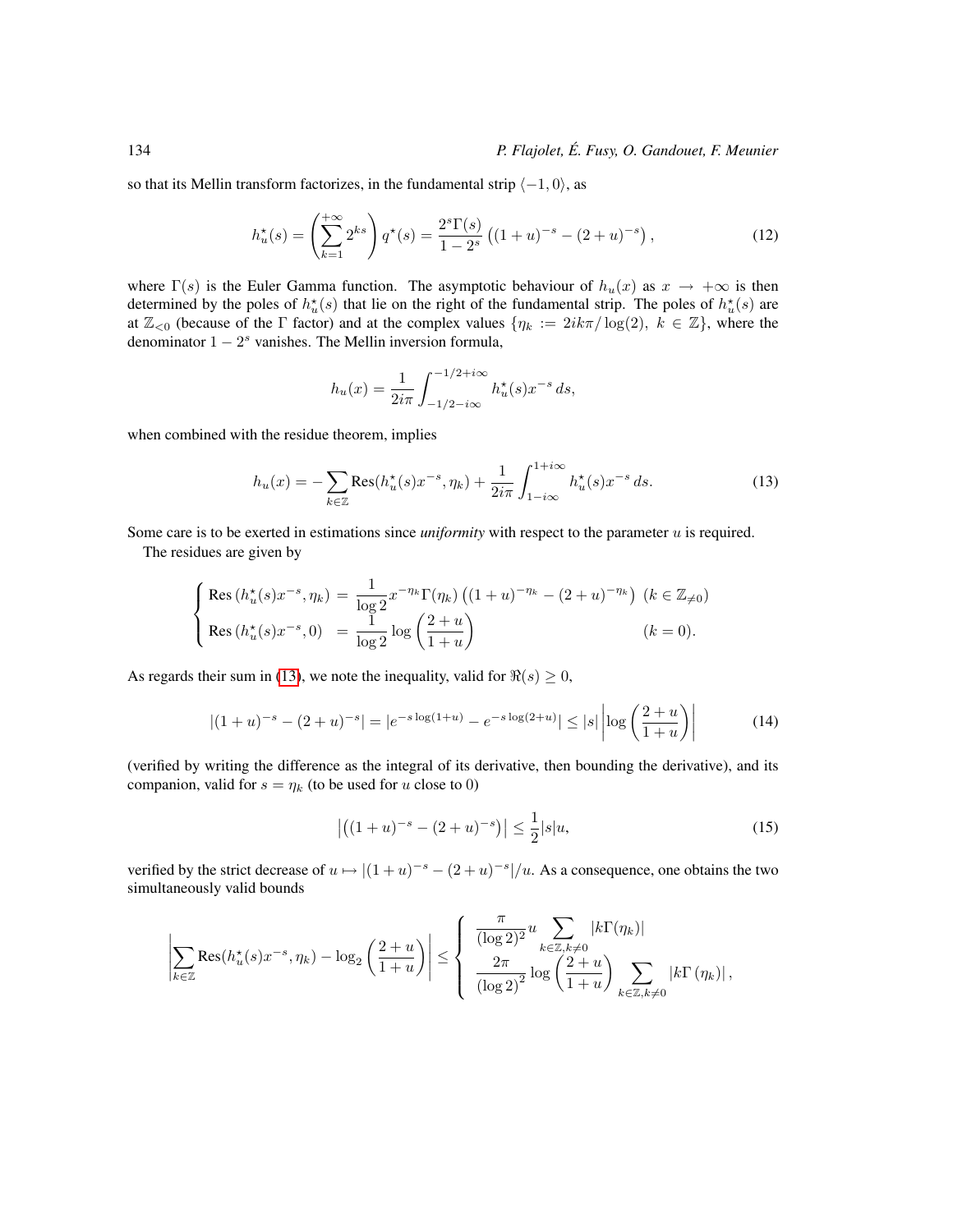#### *HyperLogLog: analysis of a near-optimal cardinality algorithm* 135

out of which one extracts, with  $\epsilon_0 \simeq 7 \cdot 10^{-6}$ :

<span id="page-8-0"></span>
$$
\left| \sum_{k \in \mathbb{Z}} \text{Res}(h_u^*(s) x^{-s}, \eta_k) - \log_2 \left( \frac{2+u}{1+u} \right) \right| \le \begin{cases} \epsilon_0 u & \text{if } u \le 1\\ 2\epsilon_0 \log \left( \frac{2+u}{1+u} \right) & \text{if } u > 1. \end{cases} \tag{16}
$$

Next, we turn to the integral remainder in [\(13\)](#page-7-0). By the inequality of [\(14\)](#page-7-1), one has uniformly

$$
\left| \int_{1-i\infty}^{1+i\infty} h_u^*(s) x^{-s} ds \right| \leq \frac{1}{x} \log \left( \frac{2+u}{1+u} \right) \int_{1-i\infty}^{1+i\infty} |s \Gamma(s)| \, d|s| = O\left( \frac{1}{x} \right) \log \left( \frac{2+u}{1+u} \right). \tag{17}
$$

The two bounds [\(16\)](#page-8-0) and [\(17\)](#page-8-1) then justify the statement.

*Final asymptotics of the Poisson averages.* There now remains to estimate the function  $H(x)$  of [\(9\)](#page-6-0), with Lemma [1](#page-6-1) providing precise information on the integrand. Accordingly, we decompose the domain of the integral expressing  $H(x)$ ,

$$
\frac{1}{x}H(x) = \int_0^1 (f(u) + u\epsilon(x, u))^m du + \int_1^\infty f(u)^m (1 + 2\tilde{\epsilon}(x, u))^m du + o(1) \equiv A + B + o(1),
$$

with  $A = \int_0^1$  and  $B = \int_1^\infty$ . Here, like before, we have set  $f(u) := \log_2 \left( \frac{2+u}{1+u} \right)$ . We first estimate A by means of the inequality  $f(u) \leq 1 - 2u/5$ , for  $u \in [0, 1]$ :

$$
\left| A - \int_0^1 f(u)^m du \right| \leq \sum_{k=1}^m {m \choose k} \int_0^1 (1 - 2u/5)^{m-k} (u\epsilon_0)^k du
$$
  
= 
$$
\int_0^1 (1 - 2u/5 + u\epsilon_0)^m - (1 - 2u/5)^m du
$$
  
= 
$$
\frac{1}{m+1} (a(\epsilon_0) - a(0)), \text{ where } a(v) = \frac{1 - (3/5 + v)^{m+1}}{2/5 - v}.
$$

Thus, upon bounding  $a'(v)$  near 0, one finds:

<span id="page-8-2"></span>
$$
\left| A - \int_0^1 (f(u))^m du \right| \le \frac{6.26 \epsilon_0}{m+1}.
$$
 (18)

As regards the estimation of B, it suffices to note that, for  $u \ge 1$ , one has  $f(u) \le 1/(1+u) \log 2$  in order to get directly:

<span id="page-8-3"></span>
$$
\left| B - \int_{1}^{\infty} f(u)^{m} du \right| \leq \frac{2}{m - 1} \left( \frac{(1 + 2\epsilon_{0})^{m} - 1}{(2 \log(2))^{m}} \right).
$$
 (19)

The combination of [\(18\)](#page-8-2) and [\(19\)](#page-8-3) finally give us

$$
H(x) = x \left( \int_0^\infty f(u)^m du + \epsilon_m(x) + o(1) \right), \tag{20}
$$

where  $|\epsilon_m(x)| < 5 \cdot 10^{-5}/m$  (for  $m \ge 16$ ). This last estimate applied to the expression [\(9\)](#page-6-0) of Poisson averages then concludes the proof of Proposition [2.](#page-5-1)

<span id="page-8-1"></span>П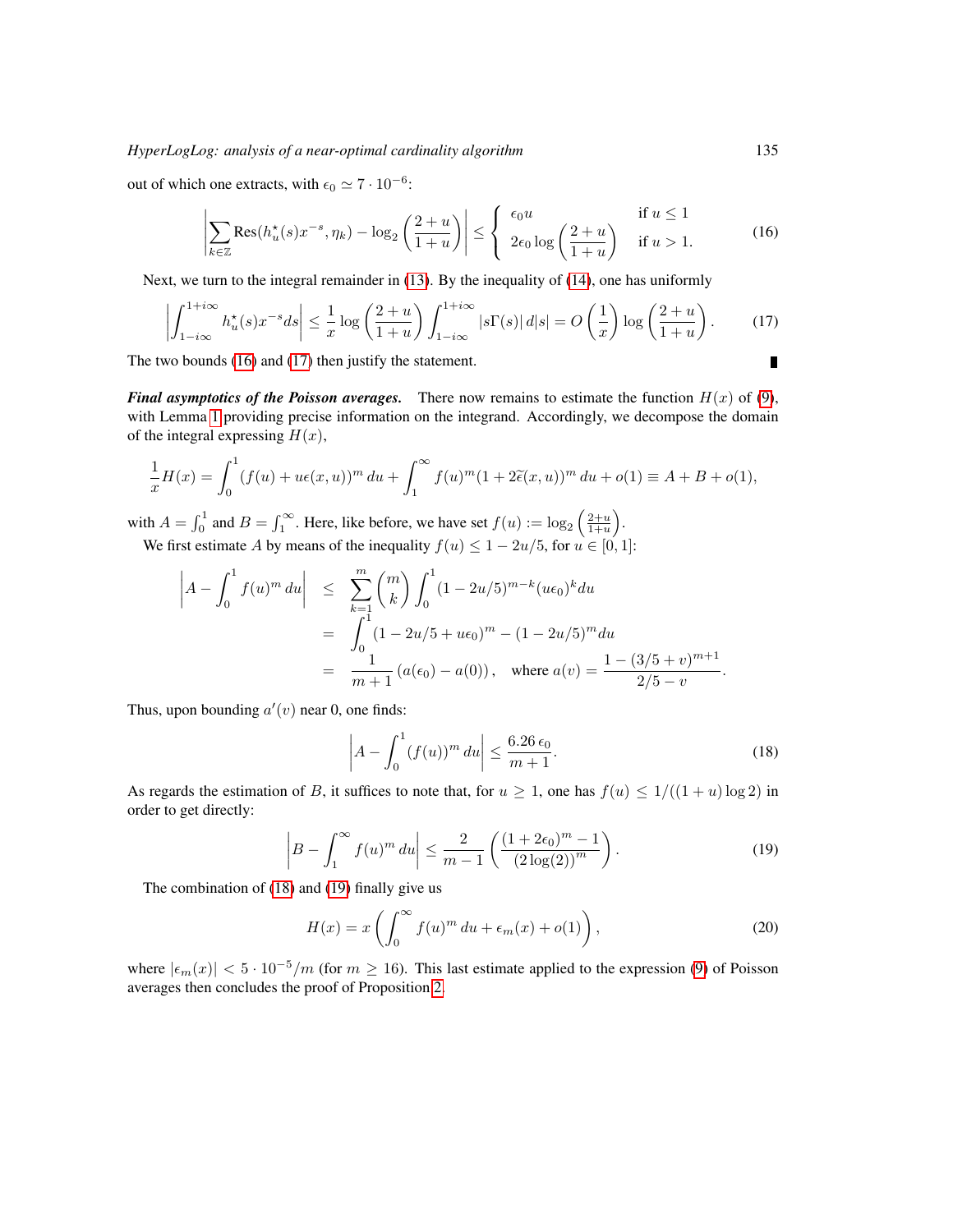## *2.3 Analysis under the fixed-size model (depoissonization)*

We can now conclude the average-case analysis of the main indicator  $Z$  by showing that the asymptotic approximation derived for the Poisson model (Proposition [2\)](#page-5-1) applies to the fixed size model, up to negligible error terms. To this aim, we appeal to a technique known as "*analytic depoissonization*", pioneered by Jacquet and Szpankowski (see [\[19\]](#page-17-13) and [\[23,](#page-18-2) p. 456]) and based on the saddle point method. To wit:

**Theorem** (Analytic depoissonization). Let  $f(z) = e^{-z} \sum f_k z^k / k!$  *be the Poisson generating function of a sequence*  $(f_k)$ *. Assume*  $f(z)$  *to be entire. Assume also that there exists a cone*  $S_\theta = \{z \mid z =$  $r e^{i\phi}$ ,  $|\phi| \le \theta$  *for some*  $\theta < \frac{\pi}{2}$  *and a real number*  $\alpha < 1$  *such that the following two conditions are satisfied, as*  $|z| \rightarrow \infty$ *:* 

$$
C_1: \text{ for } z \in S_\theta, \text{ one has } |f(z)| = O(|z|),
$$

**C**<sub>2</sub>*: for*  $z \notin S_\theta$ *, one has*  $|f(z)e^z| = O(e^{\alpha|z|})$ *.* 

*Then*  $f_n = f(n) + O(1)$ *.* 

The use of this theorem amounts to estimating Poisson averages (the quantity  $f(z)$ ), *when the Poisson rate*  $\lambda \equiv z$  *is allowed to vary in the complex plane*, in which case it provides a way to return asymptotically to fixed-size estimates (the sequence  $f_n$ ). The Mellin technology turns out to be robust enough to allow for such a method to be used.

<span id="page-9-0"></span>Proposition 3 *The expectation of the mean value of the* HYPERLOGLOG *indicator* Z *applied to a multiset of* fixed *cardinality n satisfies asymptotically as*  $n \rightarrow \infty$ 

<span id="page-9-1"></span>
$$
\mathbb{E}_n(Z) = \mathbb{E}_{\mathcal{P}(n)}(Z) + O(1).
$$

**Proof:** We apply analytic depoissonization to the integral expression  $(9)$ , which we repeat here:

$$
\mathbb{E}_{\mathcal{P}(x)}(Z) = H\left(\frac{x}{m}\right), \qquad \text{where} \quad H(x) := \int_0^\infty G(x, t)^m \, dt = x \int_0^{+\infty} G(x, xu)^m \, du. \tag{21}
$$

We shall check the conditions  $C_1, C_2$  of analytic depoissonization, for  $f(z) := H(z/m)$ , choosing the half-angle of the cone to be  $\theta = \pi/3$  and  $\alpha = 3/5$ .

*Inside the cone (Condition*  $C_1$ ). It is sufficient to establish that  $H(z) = O(|z|)$ . The bounds are obtained via the second integral form of [\(21\)](#page-9-1) by suitably revisiting the Mellin analysis of Subsection [2.2.](#page-5-4) Start from Equation [\(13\)](#page-7-0), which expresses the Poisson expectation as a sum of residues, plus a remainder integral. When x is assigned a complex value  $z = re^{i\phi}$ , the quantity  $z^{-s}$  satisfies, for  $s = \sigma + i\tau$ :

$$
z^{-s} = (r^{-\sigma}e^{\tau\phi}) \cdot (r^{-i\tau}e^{-i\phi\sigma}).
$$

There, the second factor has modulus equal to 1, while the first remains  $O(r^{-\sigma}e^{\pi|\tau|/3})$  within the cone. Then, given the fast decay of  $\Gamma(s)$  towards  $\pm i\infty$ , the series of residues in [\(13\)](#page-7-0) is still bounded and the remainder integral is itself  $O(1)$ . Thus the main estimate stated in Lemma [1](#page-6-1) and relative to  $h_u(x) \equiv$  $G(x, xu)$  remains valid for  $x = z$  within the cone, and the argument can be extended to show that the asymptotic form of  $H(x)$  also holds (only the numerical bounds on the amplitude of the fluctuations need to be weakened). As a consequence, one has  $H(z) = O(|z|)$ , hence  $H(z/m) = O(|z|)$  within the cone.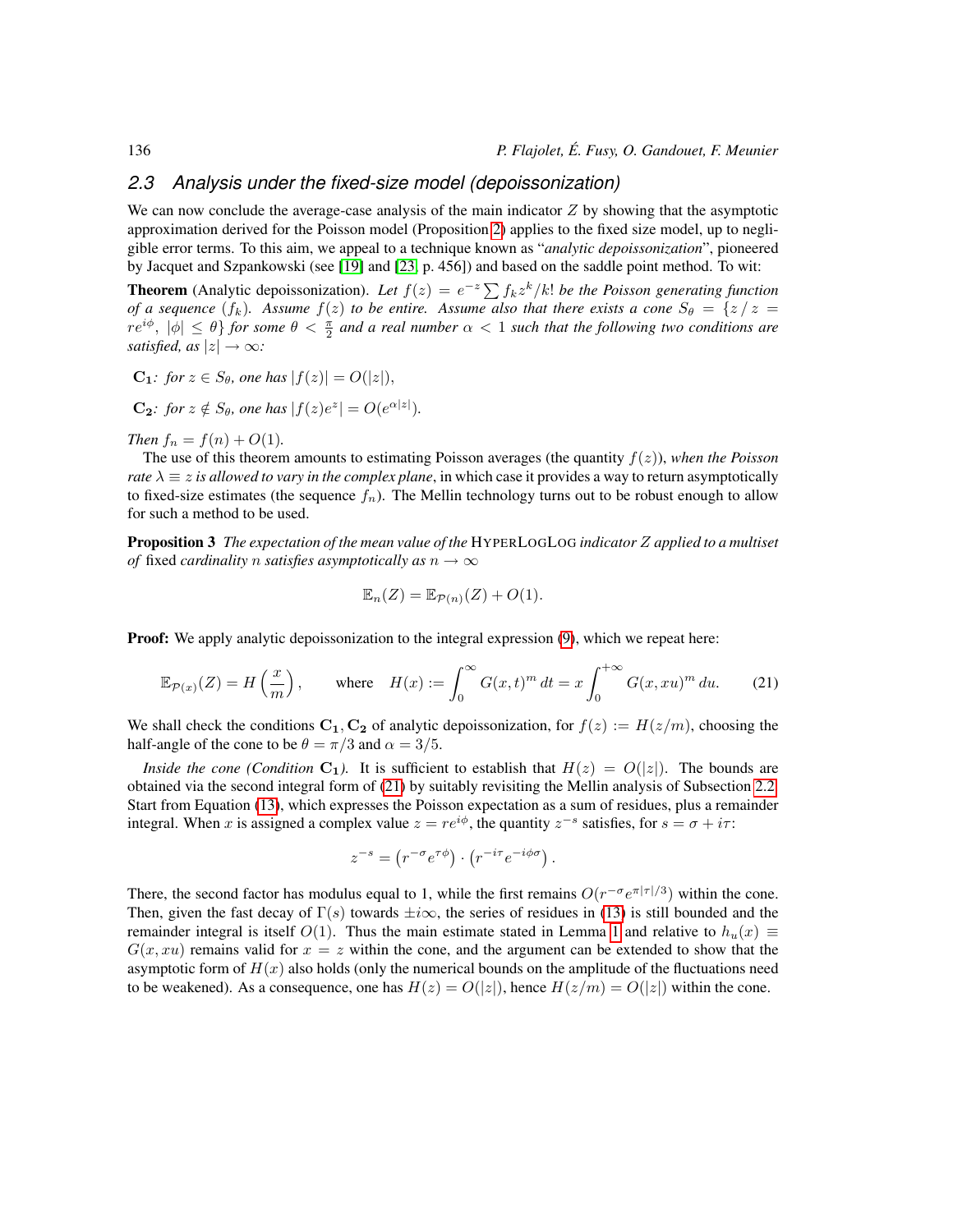*Outside the cone (Condition*  $C_2$ ). Start from the first integral in [\(21\)](#page-9-1). We subdivide the domain according to  $\Re(z) < 0$  and  $\Re(z) \ge 0$ . For the case  $\Re(z) < 0$ , we set  $L := \lfloor \log_2(|z|/m)| \rfloor$ . The definition of G in [\(8\)](#page-6-2) gives

$$
G\left(\frac{z}{m},t\right) = \sum_{k\leq L} g\left(\frac{z}{m2^k}\right) e^{-t/2^k} + \sum_{k>L} g\left(\frac{z}{m2^k}\right) e^{-t/2^k},
$$

so that

$$
\left|G\left(\frac{z}{m},t\right)\right| \leq \sum_{k\leq L} 2\left|e^{-z/m}\right|e^{-t/2^{L}} + C\sum_{k>L}\left|\frac{z}{m2^{k}}\right|e^{-t/2^{k}},
$$

for some  $C > 0$ . Hence, raising to the *mth* power, we get

$$
\left|G\left(\frac{z}{m},t\right)\right|^m \le 4^m L \left|e^{-z}e^{-m^2 t/|z|}\right| + 2^m C^m \frac{|z|^m}{m^m} \left(\sum_{k\ge 1} \frac{1}{2^k} e^{-t/2^k}\right),
$$

where use has been made of the inequality  $(X + Y)^m \le 2^m X^m + 2^m Y^m$ , valid for arbitrary  $X, Y \ge 0$ . Now, since the integral

<span id="page-10-0"></span>
$$
\Gamma_m := \int_0^\infty \left( \sum_{k \ge 1} \frac{1}{2^k} e^{-t/2^k} \right)^m dt \tag{22}
$$

converges, we obtain, upon integrating,

$$
\left|H\left(\frac{z}{m}\right)\right| \leq \int_0^{+\infty} \left|G\left(\frac{z}{m},t\right)\right|^m dt \leq A \left|e^{-z}z \log_2 |z|^m\right| + B \left|z^m\right|,
$$

where A and B are constants (depending on m). Consequently, for  $\Re(z) < 0$ , we have  $|e^z H(z/m)| =$  $O(e^{\alpha|z|})$  for any  $\alpha > 0$ , and in particular we may adopt  $\alpha = \frac{3}{5}$ .

For the case  $\Re(z) \geq 0$ , it suffices to note that

$$
\left|G\left(\frac{z}{m},t\right)\right|\leq |z|\sum_k \frac{1}{2^k}e^{-t/2^k}.
$$

Raising to the mth power and integrating, we get

$$
\left|H\left(\frac{z}{m}\right)\right| \leq \int_0^\infty \left|G\left(\frac{z}{m},t\right)\right|^m dt \leq |z|^m \Gamma_m,
$$

with  $\Gamma_m$  as in [\(22\)](#page-10-0), so that

$$
|e^z H(\frac{z}{m})| = O(|e^z z^m|) = O(e^{|z|/2} z^m) = O(e^{3|z|/5}),
$$

since we have  $\Re(z) < \frac{1}{2}|z|$  outside the cone. This last inequality completes the proof of the statement.

The proof of the unbiased character of HYPERLOGLOG, corresponding to Part  $(i)$  of our main Theorem [1,](#page-4-0) is thus essentially complete: it suffices to combine Propositions [2](#page-5-1) and [3](#page-9-0) giving the asymptotic estimation of the expectation  $\mathbb{E}_n(Z)$  of the indicator, in order to get the expected value of the estimator  $\mathbb{E}_n(E) \approx n$  via a simple normalization by the constant factor  $m^2 \alpha_m$ .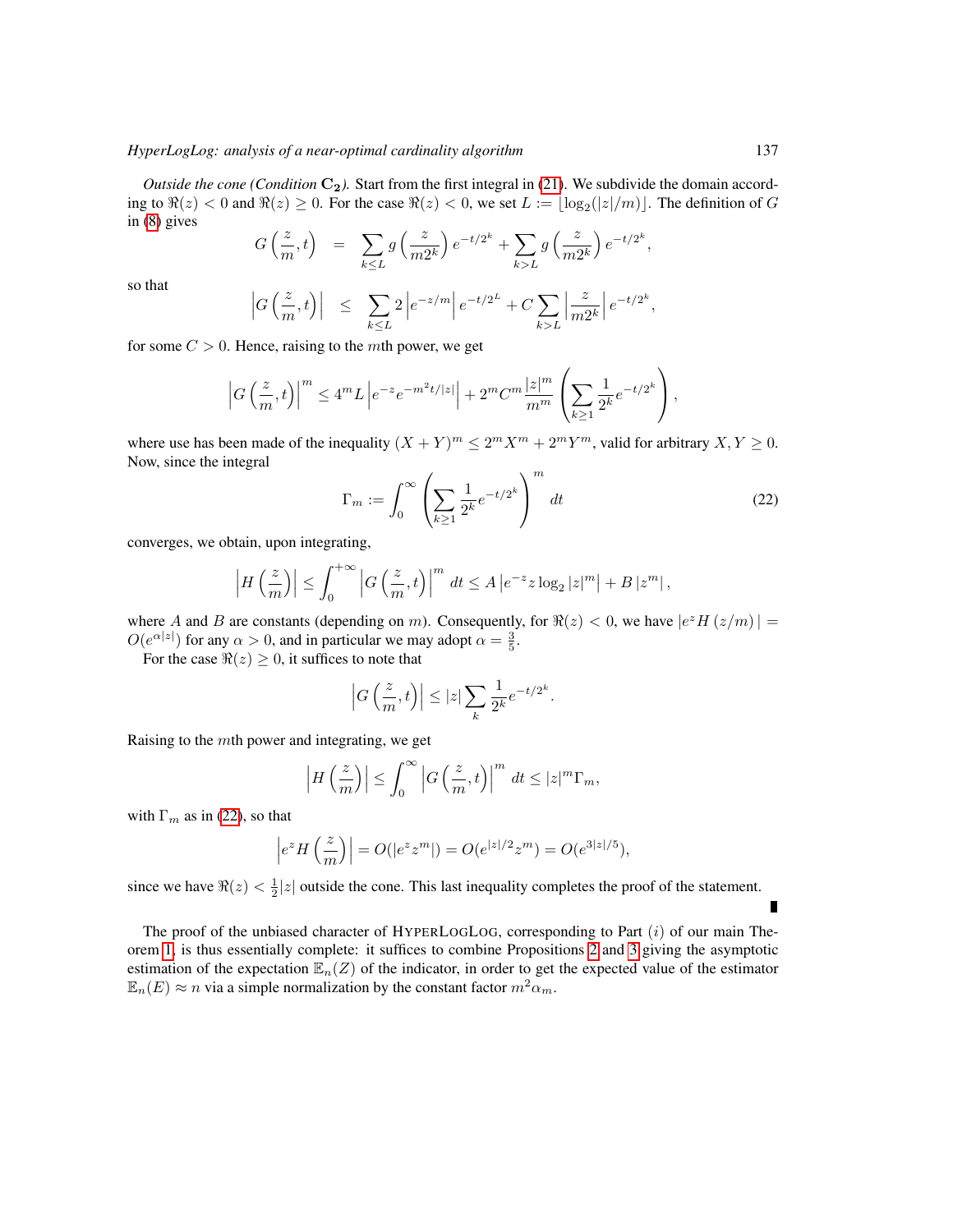# <span id="page-11-0"></span>3 Variance and other stories

### *3.1 Variance analysis*

The estimation of the variance of the indicator, namely  $\mathbb{V}_n(Z) = \mathbb{E}_n(Z^2) - \mathbb{E}_n^2(Z)$ , serves to justify Part  $(ii)$  of our main Theorem [1,](#page-4-0) and hence characterizes the accuracy of HYPERLOGLOG. Since the analysis develops along lines that are entirely parallel to those of Section [2,](#page-4-1) we content ourselves with a brief indication of the main steps of the proof.

The starting point is an expression of the moment of order 2 of the indicator  $Z$  under the Poisson model,

$$
\mathbb{E}_{\mathcal{P}(\lambda)}(Z^2) = \sum_{k_1,\dots,k_m \ge 1} \left(\frac{1}{\sum_{j=1}^m 2^{-k_j}}\right)^2 \prod_{j=1}^m g\left(\frac{\lambda}{m 2^{k_j}}\right),\tag{23}
$$

which is the analogue of [\(5\)](#page-5-3). Then, the use of the identity

$$
\frac{1}{a^2} = \int_0^\infty t e^{-at} dt
$$

leads to the integral form (compare with [\(9\)](#page-6-0))

$$
\mathbb{E}_{\mathcal{P}(\lambda)}(Z^2) = K\left(\frac{\lambda}{m}\right), \qquad \text{where} \quad K(x) := x^2 \int_0^{+\infty} uG(x, xu)^m \, du. \tag{24}
$$

The integral being very close to the one that represents  $\mathbb{E}_{\mathcal{P}(\lambda)}(Z)$ , the analysis of the integrand available from Lemma [1](#page-6-1) can be entirely recycled. We then find

<span id="page-11-1"></span>
$$
K(x) = x^2 \left( \int_0^\infty u f(u)^m du + \epsilon'_m(x) + o(1) \right),\tag{25}
$$

where  $\epsilon'(x)$  is a small oscillating function, implying

$$
\mathbb{V}_{\mathcal{P}(\lambda)}(Z) = \lambda^2 \left( \int_0^\infty u f(u)^m \, du - \left( \int_0^\infty f(u)^m \, du \right)^2 + \epsilon''(\lambda) + o(1) \right) \tag{26}
$$

(with  $\epsilon''$  small), which constitutes the analogue of Proposition [2.](#page-5-1)

The last estimate [\(26\)](#page-11-1) can then be subjected to depoissonization (with a proof similar to that of Proposition [3\)](#page-9-0), to the effect that

$$
\mathbb{V}_n(Z) = \mathbb{V}_{\mathcal{P}(n)}(Z) + O(n). \tag{27}
$$

This shows that the standard error, measured by  $\frac{1}{n}\sqrt{\mathbb{V}_n(E)}$ , is, for each fixed m, asymptotic to a constant as  $n \to \infty$ , neglecting as we may tiny fluctuations. The stronger property that this constant is of the form  $\beta_m/\sqrt{m}$  (with  $\beta_m$  bounded) is established in the next subsection.

#### *3.2 Constants*

There only remains to discuss the proportionality constants that determine the shapes of the bias-correction constant  $\alpha_m$  specified in [\(3\)](#page-3-1) and of the standard-error constant  $\beta_m$  of the statement of Theorem [1.](#page-4-0) Define the special integrals

$$
J_s(m) = \int_0^\infty u^s f(u)^m du.
$$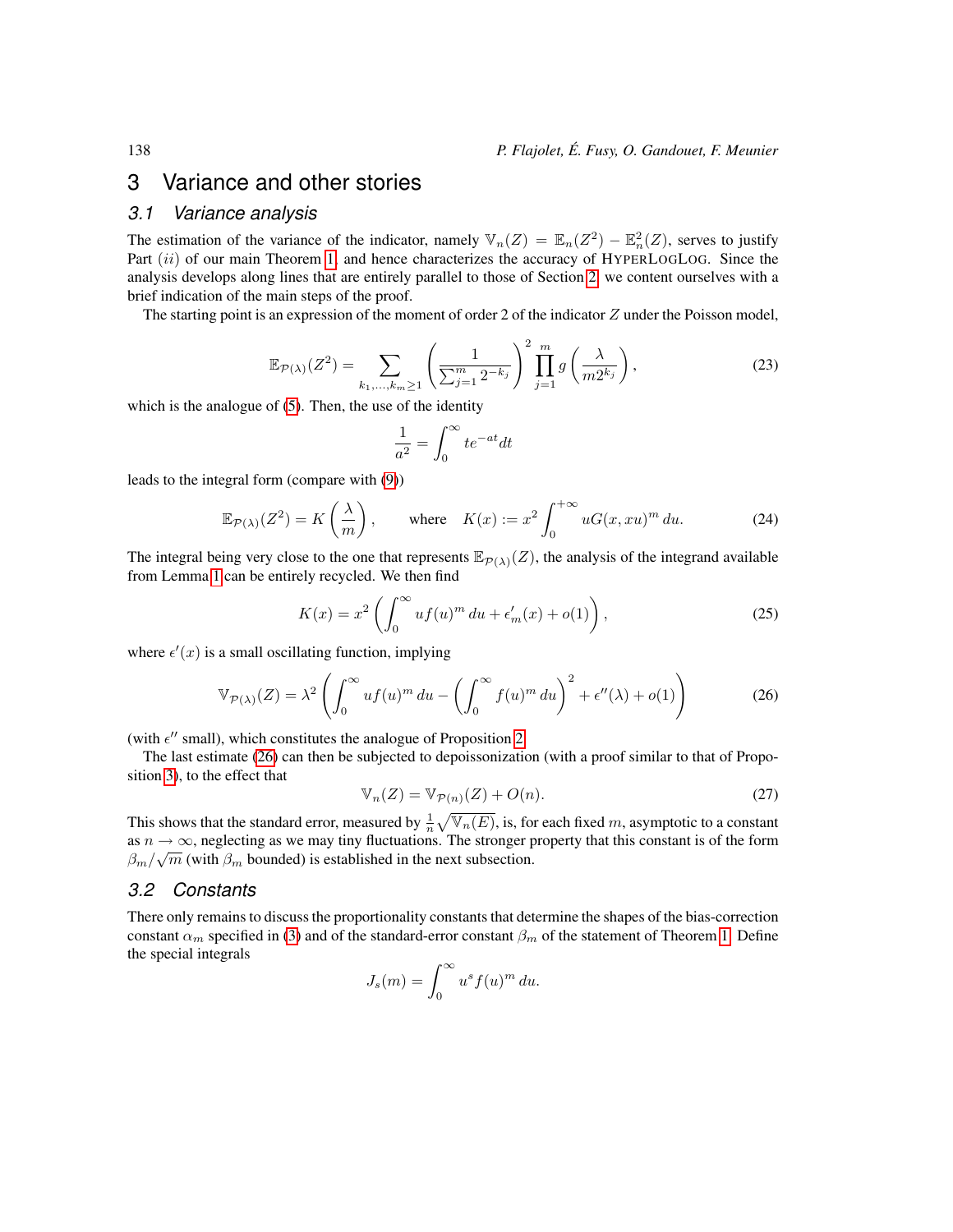We have from Equations [\(3\)](#page-3-1) and [\(26\)](#page-11-1)

$$
\alpha_m = \frac{1}{mJ_0(m)}, \qquad \beta_m = \sqrt{m} \sqrt{\frac{J_1(m)}{J_0(m)^2} - 1}.
$$

The integrals  $J_s(m)$  are routinely amenable to the Laplace method [\[8\]](#page-17-14):

$$
\begin{cases}\nJ_0(m) = \frac{2\log 2}{m} \left( 1 + \frac{1}{m} (3\log 2 - 1) + O(m^{-2}) \right) \\
J_1(m) = \frac{(2\log 2)^2}{m^2} \left( 1 + \frac{3}{m} (3\log 2 - 1) + O(m^{-2}) \right).\n\end{cases} (28)
$$

Thus the bias correction  $\alpha_m$  and the variance constant  $\beta_m$  satisfy

$$
\alpha_m \sim \frac{1}{2\log 2} = 0.72134, \qquad \beta_m \sim \sqrt{3\log 2 - 1} = 1.03896 \qquad (m \to +\infty), \tag{29}
$$

which turn out to provide good numerical approximations, even for relatively low values of  $m$ . These estimates imply in particular that  $\beta_m$  remains bounded for all  $m \geq 3$ , which concludes the proof of Theorem [1.](#page-4-0)

Additionally, we observe that the constants  $\alpha_m, \beta_m$  belong to an interesting arithmetic class: *the integrals*  $J_0(m)$ ,  $J_1(m)$  *are expressible as rational combinations of*  $L = \log 2$ , values of the Riemann *zeta function at the integers, and polylogarithms evaluated at*  $\frac{1}{2}$ . For instance:  $J_0(2) = \frac{\pi^2}{6L^2} - 2$ ,  $J_0(3) = \frac{3\zeta(3)}{4L^3} - 2$ , and

$$
J_0(4) = \frac{1}{L^4} \left( \frac{4}{15} \pi^4 - \pi^2 L^2 - 3L^4 - 21L\zeta(3) - 24 \operatorname{Li}_4(\frac{1}{2}) \right), \qquad \text{where} \qquad \operatorname{Li}_r(z) := \sum_{n \ge 1} \frac{z^n}{n^r}.
$$

They can thereby be computed to great accuracy.

## <span id="page-12-0"></span>4 Discussion

We offer here final reflections concerning an implementation of the HYPERLOGLOG algorithm (Figures [3,](#page-13-0) [4,](#page-15-0) and [5\)](#page-16-3) as well as some surrounding complexity considerations.

*The* HYPERLOGLOG *program.* A *program* meant to cope with most practical usage conditions is described in Figure [3.](#page-13-0) In comparison to the *algorithm* of Figure [2,](#page-3-0) one modification regarding initialization and two final corrections to the estimates are introduced.

(i) *Initialization of registers.* In the algorithm of Figure [2,](#page-3-0) registers are initialized at −∞. This has the advantage of leading to expressions of the average-case that are comparatively simple: see Equa-tions [\(4\)](#page-5-2) and [\(5\)](#page-5-3). However, a consequence is that the estimate  $E$  returned by the algorithm assumes the value 0 as soon as one of the registers has been left untouched, that is, as soon as one of the  $m$ substreams is empty. Given known fact regarding the coupon collector problem, this means that we should expect  $E = 0$  when  $n \ll m \log m$ , so that the algorithm errs badly for small cardinalities. In the program of Figure [3,](#page-13-0) we have changed the initialization of registers to 0. The conclusions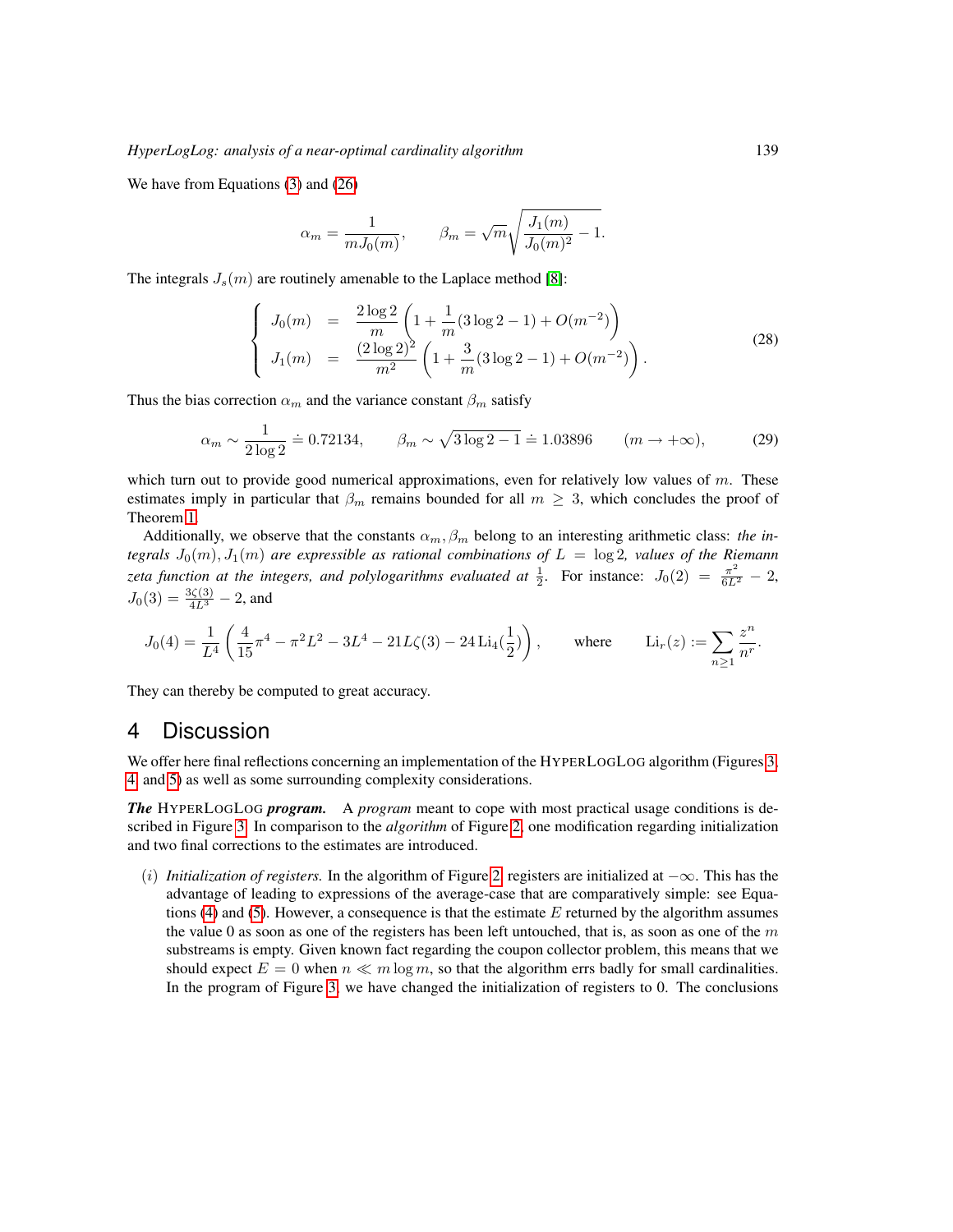Let  $h: \mathcal{D} \to \{0,1\}^{32}$  hash data from  $\mathcal D$  to binary 32–bit words. *Let*  $\rho(s)$  *be the position of the leftmost 1-bit of s: e.g.,*  $\rho(1 \cdots) = 1$ ,  $\rho(0001 \cdots) = 4$ ,  $\rho(0^K) =$  $K + 1$ . define  $\alpha_{16} = 0.673$ ;  $\alpha_{32} = 0.697$ ;  $\alpha_{64} = 0.709$ ;  $\alpha_m = 0.7213/(1+1.079/m)$  for  $m \ge 128$ ; **Program** HYPERLOGLOG (input  $M$  : multiset of items from domain  $D$ ). **assume**  $m = 2^b$  with  $b \in [4 \, . \, 16]$ . **initialize** a collection of m registers,  $M[1], \ldots, M[m]$ , to 0; for  $v \in \mathcal{M}$  do set  $x := h(v)$ ; set  $j = 1 + \langle x_1 x_2 \cdots x_b \rangle_2$ ; {*the binary address determined by the first b bits of* x} set  $w := x_{b+1}x_{b+2} \cdots;$ set  $M[j] := \max(M[j], \rho(w));$ compute  $E := \alpha_m m^2 \cdot \left(\sum^m \right)$  $j=1$  $2^{-M[j]}$ <sup>-1</sup> ; {*the "raw" HyperLogLog estimate*} if  $E\leq \frac{5}{2}m$  then let  $V$  be the number of registers equal to 0; if  $V \neq 0$  then set  $E^{\star} := m \log(m/V)$  else set  $E^{\star}$ {*small range correction*} if  $E\leq \frac{1}{30}2^{32}$  then set  $E^{\star}$ := E; {*intermediate range—no correction*} if  $E > \frac{1}{30} 2^{32}$  then  $\det^{\mathbf{x}} E^* := -2^{32} \log(1 - E/2)$ <sup>32</sup>); {*large range correction*} **return** *cardinality estimate*  $E^*$  *with typical relative error*  $\pm 1.04/\sqrt{m}$ *.* 

<span id="page-13-0"></span>**Fig. 3:** The HYPERLOGLOG Program dimensioned for maximal cardinalities in the range  $[0..10^9]$  and for common "practical" values  $m = 2^4, \ldots, 2^{16}$ .

of Theorem [1,](#page-4-0) regarding the *asymptotically* unbiased character of the estimate, are still applicable to the program, since all substreams are nonempty with an overwhelming probability, as soon as  $n \gg m \log m$ . The advantage of the modification is that we can now get usable estimates even when  $n$  is a small multiple of  $m$  (this fact can be furthermore confirmed by Poisson approximations). The estimates provided by the program for very small values of n (say, n a constant or  $n = m$ ) can then be effectively corrected, as we explain next.

 $(i)$  *Small range corrections.* For the HYPERLOGLOG program (including the modification of  $(i)$ ) above, regarding register initialization), extensive simulations demonstrate that the asymptotic regime √ is practically attained (without essentially affecting the nominal error of  $1.04/\sqrt{m}$  and without detectable bias) at the cardinality value  $n = \frac{5}{2}m$ , when  $m \ge 16$ . In contrast, for  $n < \frac{5}{2}m$ , nonlinear distortions start appearing—on the extreme side, the raw algorithm with registers initialized to 0 will invariably return the estimate  $\alpha_m m = 0.7m$  when  $n = 0$  (!). Thus, corrections *must* be brought to the estimate, when  $E$  (i.e., n) is comparatively small with respect to m.

The solution comes from probabilistic properties of random allocations, as already exploited by the HIT COUNTING algorithm of Whang *et al.* [\[24\]](#page-18-1), whose analysis is discussed in [\[9,](#page-17-15) Sec. 4.3]. Say  $n$  balls are thrown at random into  $m$  bins. Then, as it is well-known, the number of empty bins is about  $me^{-\mu}$ , where  $\mu := n/m$ . Thus, upon observing V empty bins amongst a total of m, one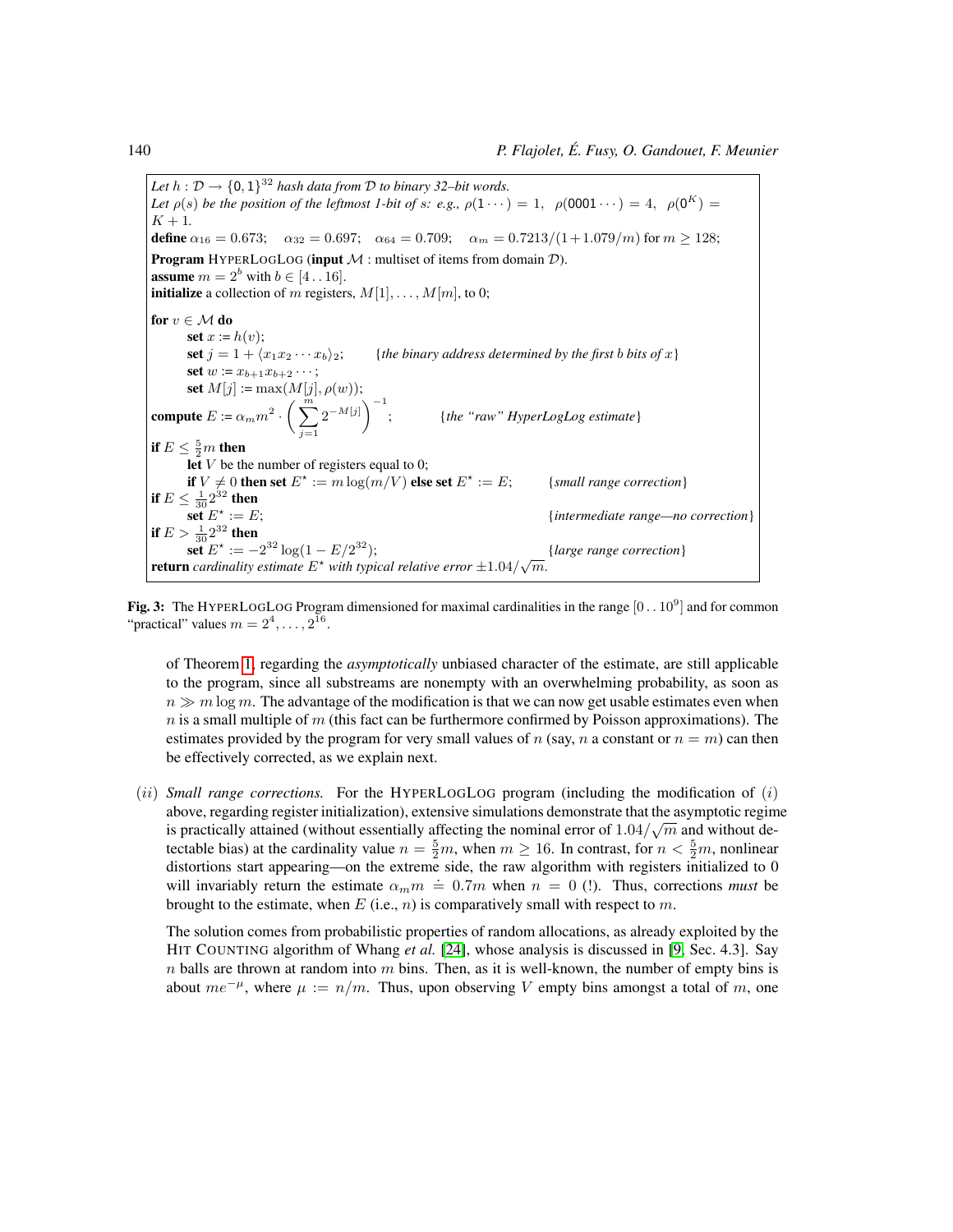#### *HyperLogLog: analysis of a near-optimal cardinality algorithm* 141

may legitimately expect  $\mu$  to be close to  $\log(m/V)$ , that is, n must be close to  $m \log(m/V)$ . (The quality of this estimate can be precisely analysed, since exact and asymptotic forms are known for the mean, variance, and distribution of  $V$ ; see, e.g., [\[21\]](#page-17-16).) Here the bins are the ones associated to the  $m$  "submultisets", and one knows that a bin  $j$  is empty from the fact that its corresponding register  $M[i]$  has preserved its initial value 0. This correction is incorporated in the program of Figure [3.](#page-13-0)

(*iii*) *Large range corrections*. For cardinalities in the range  $1..N$ , with N of the order of  $10^9$ , hashing between the state in the contentions. The contentions in the range 1:11, while it of the order of To 3, mashing over at least  $L = 32$  bits should be used  $(2^{32} \doteq 4 \cdot 10^9)$ . However, when the cardinality *n* approaches (or perhaps even exceeds)  $2^L$ , then hashing collisions become more and more likely. For a randomly chosen hash function, this effect can be modelled by a balls and bins model of the type described in the previous paragraph, with now  $2^L$  replacing m. In other words, the quantity E of HYPERLOGLOG estimates the number of different hashed values, which is with high probability, about  $2^{L}(1-e^{-\Lambda})$ , where  $\Lambda = n/2^{L}$ . The inversion of that relation then gives us the approximate equation  $n = -2^L \log(1 - E/2^L)$ , which is the one used in the program.

Regarding registers, their values *a priori* range in the interval  $0 \ldots L + 1 - \log_2 m$ . With hashed values of 32 bits, this means that 5 bits ("short bytes") are sufficient to store registers (of course, standard 8–bit bytes can also be used in some implementations). Regarding the quality of results returned, we expect the values of the estimate returned to be approximately Gaussian, due to an averaging effect and the Central Limit Theorem: this property is indeed well supported by the simulations of Figure [4](#page-15-0) (bottom). Accordingly:

Let  $\sigma \approx 1.04/\sqrt{m}$  represent the standard error; the estimates provided by HYPERLOGLOG *are expected to be within* σ*,* 2σ*,* 3σ *of the exact count in respectively 65%, 95%, 99% of all the cases.*

In practice, the HYPERLOGLOG program is quite efficient: like the standard LOGLOG of [\[10\]](#page-17-6) or MINCOUNT of [\[16\]](#page-17-8), its running time is dominated by the computation of the hash function, so that it is only three to four times slower than a plain scan of the data (e.g., by the Unix command "wc  $-1$ ", which merely counts end-of-lines).

*Optimality considerations.* The near-optimality expressed by our title results from the combination of two facts.

(i) Clearly, maintaining  $\epsilon$ -approximate counts till a range of N necessitates  $\Omega(\log \log N)$  bits. Indeed, the cardinalities should be located in an exponential scale,

1,  $(1+\epsilon)$ ,  $(1+\epsilon)^2$ ,  $\cdots$  ,  $(1+\epsilon)^L = N$ ,

which comprises  $\log_{(1+\epsilon)} N$  intervals, necessitating at least  $\log_2 \log_{(1+\epsilon)} N$  bits of information to be represented.

(ii) For a wide class of algorithms based on order statistics, Chassaing and Gérin [\[6\]](#page-17-5) have shown that the best achievable accuracy is bounded from below by a quantity close to  $1/\sqrt{m}$ . Our algorithm, which can be viewed as maintaining approximate order statistics<sup>[3](#page-14-0)</sup> is, on the basis of this result only

<span id="page-14-0"></span><sup>&</sup>lt;sup>3</sup> In effect, for a multiset S of [0, 1]–numbers, the quantity  $2^{-\max_S(\rho(x))}$  is an approximation to min(S) up to a factor at most 2.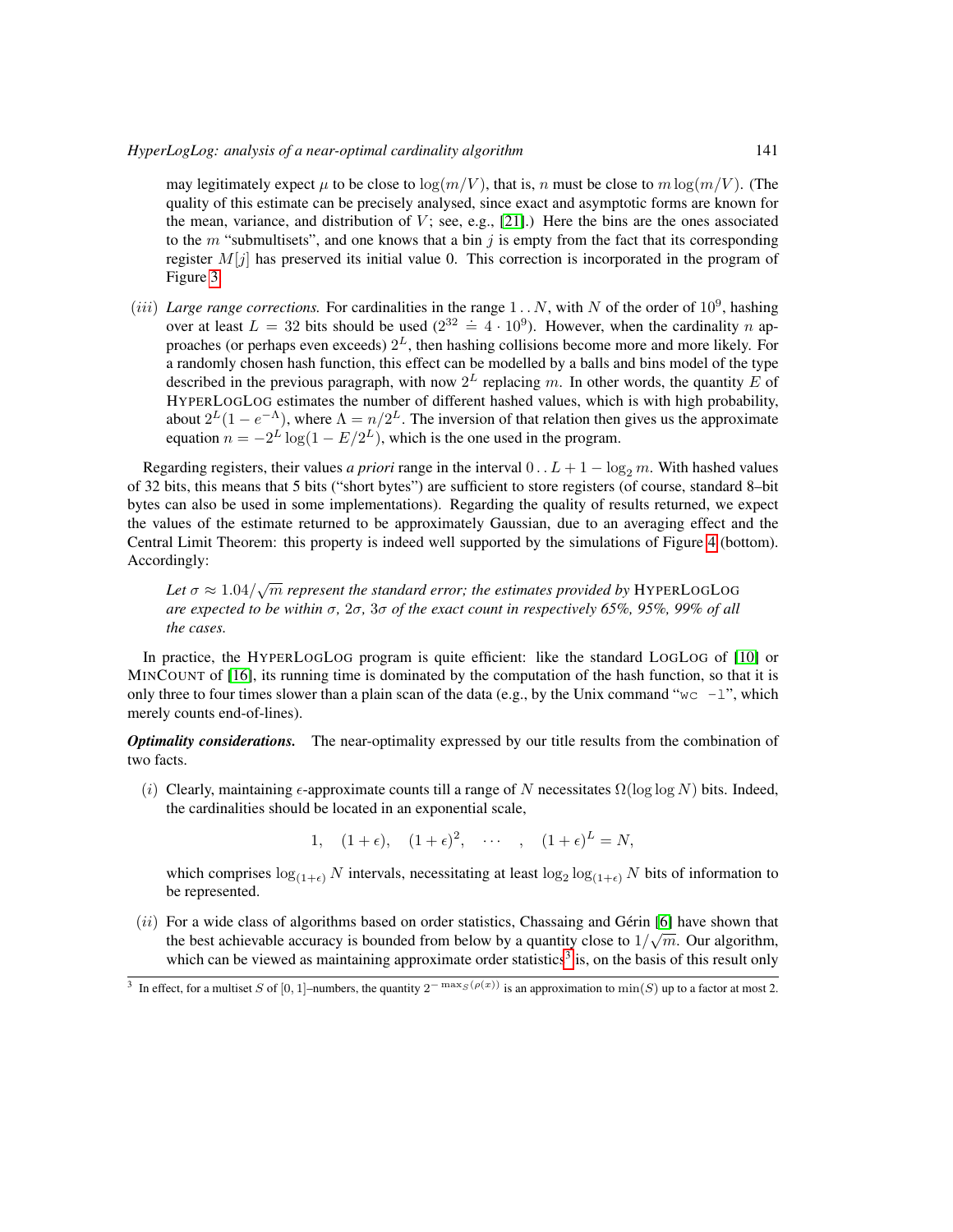

<span id="page-15-0"></span>Fig. 4: Simulations of the behaviour of the HYPERLOGLOG program, including the low cardinality correction, on ideal multisets (random uniform data).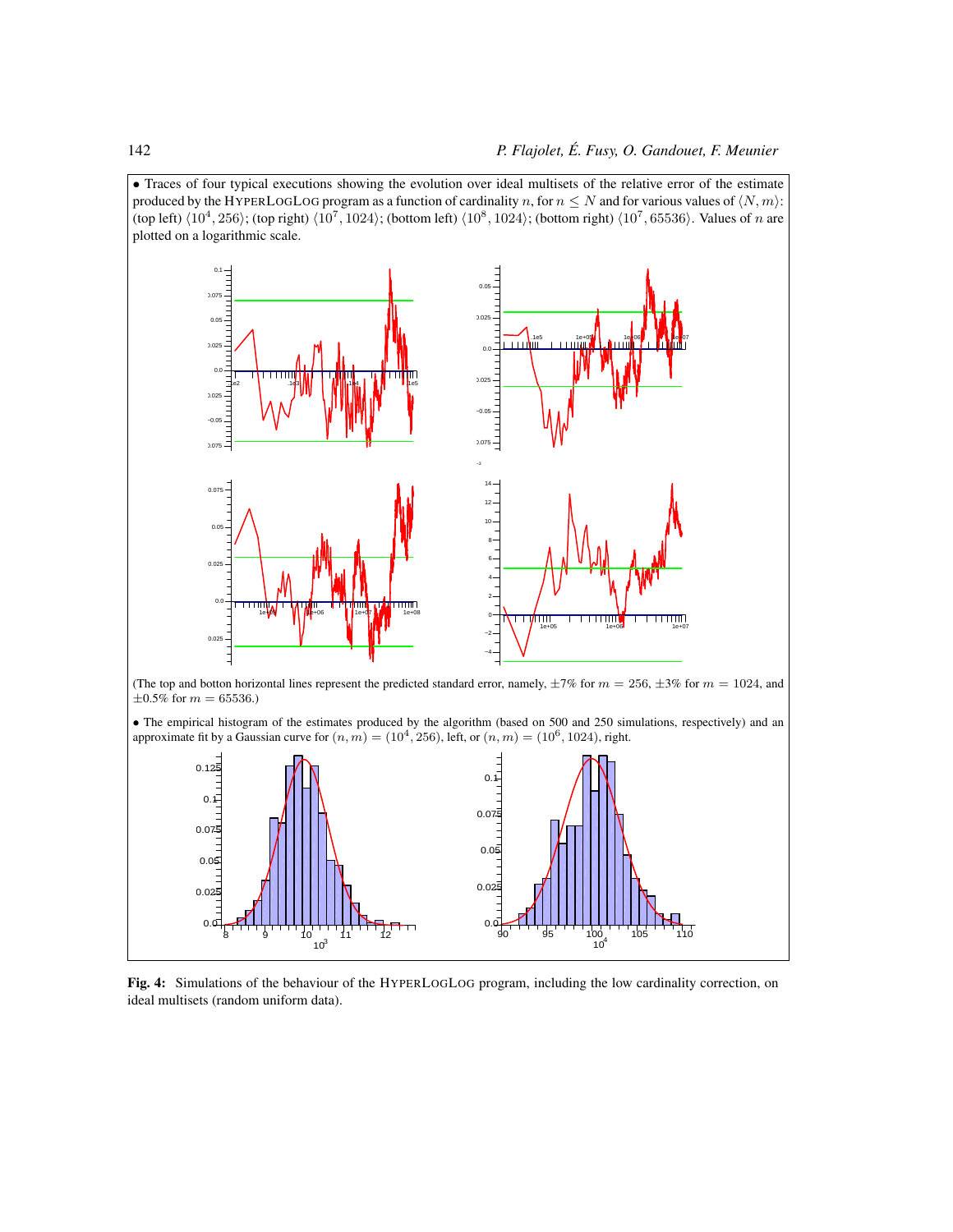

<span id="page-16-3"></span>Fig. 5: Empirical histogram of the quality of the estimates measured by the relative errors observed, as provided by HyperLogLog on "real-life" files. The parameter is  $m = 2048$ , corresponding to a standard error of  $\pm 2\%$ ; the experiment has been conducted on 458 chunks of about 40,000 lines each, obtained from octal dumps of the postcript source of a forthcoming book (*Analytic Combinatorics* by Flajolet and Sedgewick).

about 4% off the information-theoretic optimum of the Chassaing-Gérin class, while using memory units that are typically 3 to 5 times shorter.

As a final summary, the algorithm proves to be easy to code and efficient, being even nearly optimal under certain criteria. On "real-life" data, it appears to be in excellent agreement with the theoretical analysis, a fact recently verified by extensive tests (see Figure [5](#page-16-3) for a sample) conducted by Pranav Kashyap, whose contribution is here gratefully acknowledged. The program can be applied to very diverse collections of data (only a "good" hash function is needed), and, once duly equipped with corrections, it can smoothly cope with a wide range of cardinalities–from *very* small to *very* large. In addition, it parallelizes or distributes<sup>[4](#page-16-4)</sup> optimally and can be adapted to the "sliding window" usage [\[7\]](#page-17-17).

All in all, HYPERLOGLOG is highly practical, versatile, and it conforms well to what analysis predicts.

# **References**

- <span id="page-16-2"></span>[1] ALON, N., MATIAS, Y., AND SZEGEDY, M. The space complexity of approximating the frequency moments. *Journal of Computer and System Sciences 58*, 1 (1999), 137–147.
- <span id="page-16-1"></span>[2] BAR-YOSSEF, Z., JAYRAM, T. S., KUMAR, R., SIVAKUMAR, D., AND TREVISAN, L. Counting distinct elements in a data stream. In *Randomization and Approximation Techniques (RANDOM)* (2002), J. D. P. Rolim and S. P. Vadhan, Eds., vol. 2483 of *Lecture Notes in Computer Science*, Springer, pp. 1–10. 6th International Workshop, RANDOM 2002, Cambridge, MA, USA, September 13-15, 2002, Proceedings.
- <span id="page-16-0"></span>[3] BECCHETTI, L., CASTILLO, C., DONATO, D., LEONARDI, S., AND BAEZA-YATES, R. Using rank propagation and probabilistic counting for link-based spam detection. In *Proceedings of the Workshop on Web Mining and Web Usage Analysis (WebKDD)* (2006), ACM Press.

<span id="page-16-4"></span><sup>4</sup> Given an arbitrary partitioning of the original file into subfiles, it suffices to collect register values and apply componentwise a max operation.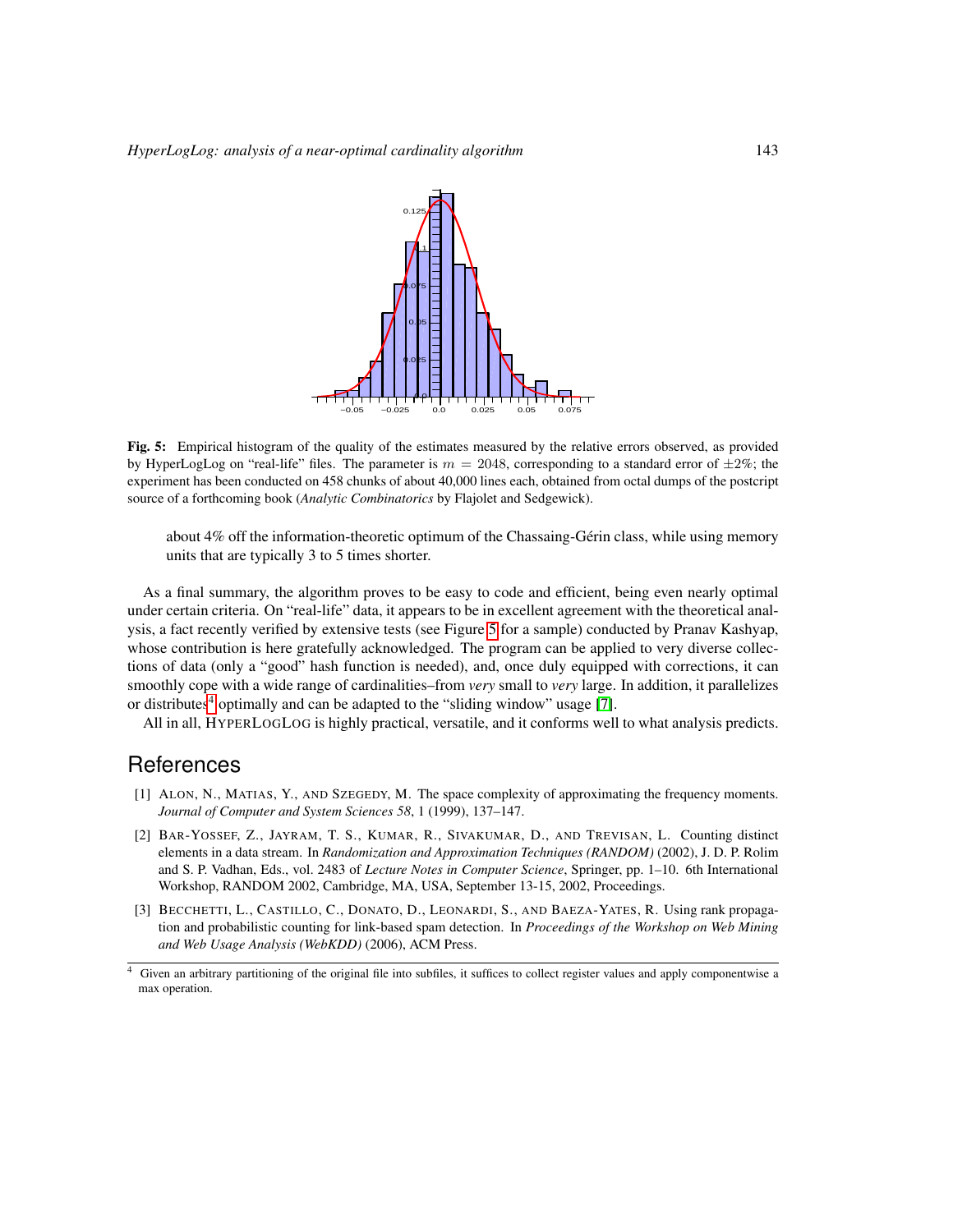- <span id="page-17-1"></span>[4] BRODER, A. Z. On the resemblance and containment of documents. In *Compression and Complexity of Sequences* (1997), IEEE Computer Society, pp. 21–29.
- <span id="page-17-2"></span>[5] BRODER, A. Z. Identifying and filtering near-duplicate documents. In *Proceedings of Combinatorial Pattern Matching: 11th Annual Symposium, CPM 2000, Montreal, Canada* (2000), R. Giancarlo and D. Sankoff, Eds., vol. 1848 of *Lecture Notes in Computer Science*, pp. 1–10.
- <span id="page-17-5"></span>[6] CHASSAING, P., AND GÉRIN, L. Efficient estimation of the cardinality of large data sets. In *Proceedings of the 4th Colloquium on Mathematics and Computer Science, Nancy* (2006), vol. AG of *Discrete Mathematics & Theoretical Computer Science Proceedings*, pp. 419–422. Full paper available at http://arxiv.org/abs/math.ST/0701347.
- <span id="page-17-17"></span>[7] DATAR, M., GIONIS, A., INDYK, P., AND MOTWANI, R. Maintaining stream statistics over sliding windows. *SIAM Journal on Computing 31*, 6 (2002), 1794–1813.
- <span id="page-17-14"></span>[8] DE BRUIJN, N. G. *Asymptotic Methods in Analysis*. Dover, 1981. A reprint of the third North Holland edition, 1970 (first edition, 1958).
- <span id="page-17-15"></span>[9] DURAND, M. *Combinatoire analytique et algorithmique des ensembles de données*. PhD thesis, École Polytechnique, France, 2004.
- <span id="page-17-6"></span>[10] DURAND, M., AND FLAJOLET, P. LOGLOG counting of large cardinalities. In *Annual European Symposium on Algorithms (ESA03)* (2003), G. Di Battista and U. Zwick, Eds., vol. 2832 of *Lecture Notes in Computer Science*, pp. 605–617.
- <span id="page-17-0"></span>[11] ESTAN, C., VARGHESE, G., AND FISK, M. Bitmap algorithms for counting active flows on high speed links. Technical Report CS2003-0738, UCSD, Mar. 2003. Available electronically. Summary in *ACM SIGCOMM Computer Communication Review* Volume 32 , Issue 3 (July 2002), p. 10.
- <span id="page-17-10"></span>[12] FLAJOLET, P. On adaptive sampling. *Computing 34* (1990), 391–400.
- <span id="page-17-11"></span>[13] FLAJOLET, P. Counting by coin tossings. In *Proceedings of ASIAN'04 (Ninth Asian Computing Science Conference)* (2004), M. Maher, Ed., vol. 3321 of *Lecture Notes in Computer Science*, pp. 1–12. (Text of Opening Keynote Address.).
- <span id="page-17-12"></span>[14] FLAJOLET, P., GOURDON, X., AND DUMAS, P. Mellin transforms and asymptotics: Harmonic sums. *Theoretical Computer Science 144*, 1–2 (June 1995), 3–58.
- <span id="page-17-7"></span>[15] FLAJOLET, P., AND MARTIN, G. N. Probabilistic counting algorithms for data base applications. *Journal of Computer and System Sciences 31*, 2 (Oct. 1985), 182–209.
- <span id="page-17-8"></span>[16] GIROIRE, F. Order statistics and estimating cardinalities of massive data sets. In *2005 International Conference on Analysis of Algorithms* (2005), C. Martínez, Ed., vol. AD of *Discrete Mathematics and Theoretical Computer Science Proceedings*, pp. 157–166.
- <span id="page-17-3"></span>[17] GIROIRE, F. Directions to use probabilistic algorithms for cardinality for DNA analysis. Journées Ouvertes Biologie Informatique Mathématiques (JOBIM'06), 2006.
- <span id="page-17-4"></span>[18] GIROIRE, F. *Réseaux, algorithmique et analyse combinatoire de grands ensembles*. PhD thesis, Université Paris VI, 2006.
- <span id="page-17-13"></span>[19] JACQUET, P., AND SZPANKOWSKI, W. Analytical de-Poissonization and its applications. *Theoretical Computer Science 201*, 1-2 (1998), 1–62.
- <span id="page-17-9"></span>[20] KNUTH, D. E. *The Art of Computer Programming*, 2nd ed., vol. 3: Sorting and Searching. Addison-Wesley, 1998.
- <span id="page-17-16"></span>[21] KOLCHIN, V. F., SEVASTYANOV, B. A., AND CHISTYAKOV, V. P. *Random Allocations*. John Wiley and Sons, New York, 1978. Translated from the Russian original *Sluˇcajnye Razmešˇceniya*.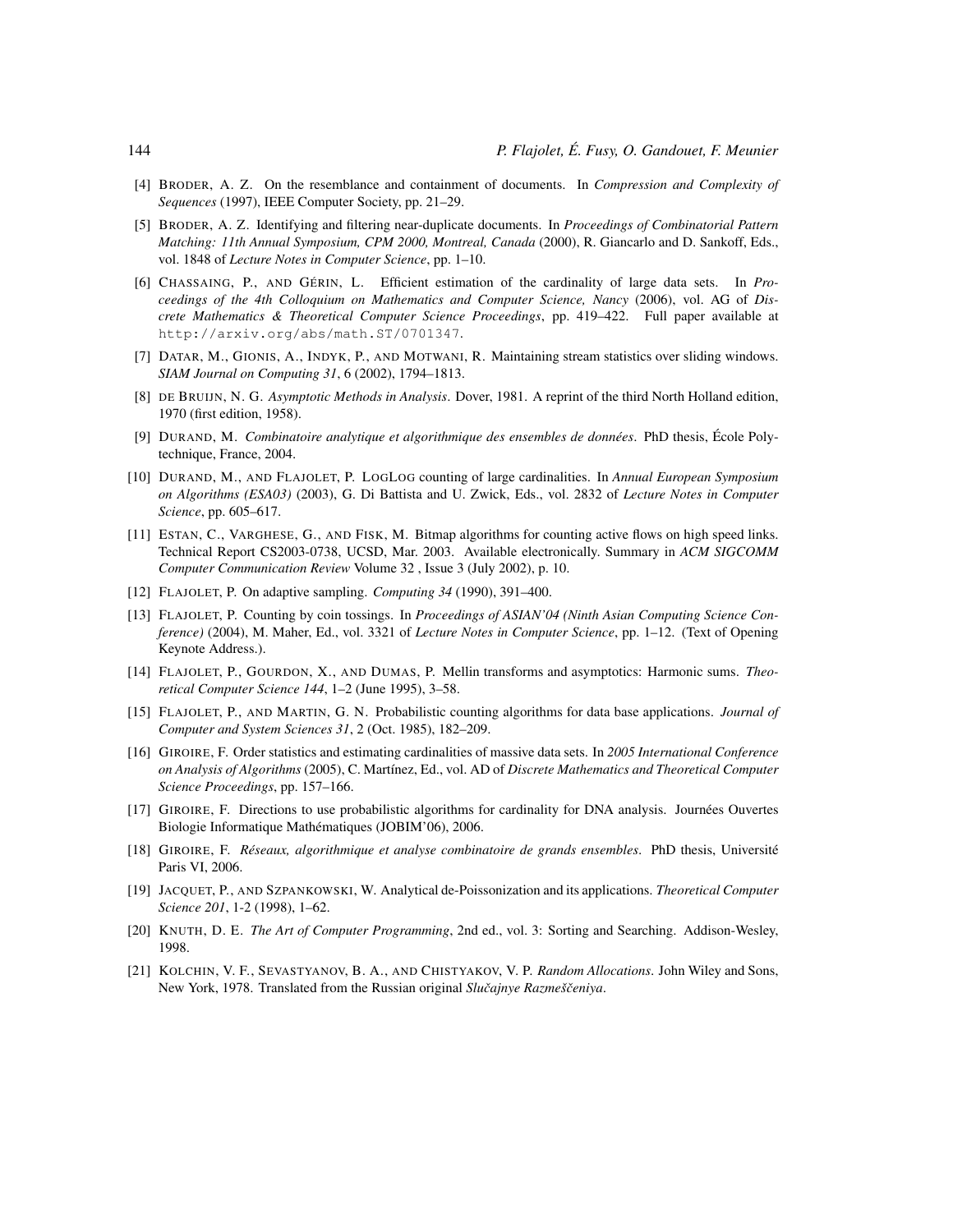- <span id="page-18-0"></span>[22] PALMER, C., GIBBONS, P., AND FALOUTSOS, C. Data mining on large graphs. In *Proceedings of the ACM International Conference on SIGKDD* (2002), pp. 81–90.
- <span id="page-18-2"></span>[23] SZPANKOWSKI, W. *Average-Case Analysis of Algorithms on Sequences*. John Wiley, New York, 2001.
- <span id="page-18-1"></span>[24] WHANG, K.-Y., VANDER-ZANDEN, B., AND TAYLOR, H. A linear-time probabilistic counting algorithm for database applications. *ACM Transactions on Database Systems 15*, 2 (1990), 208–229.